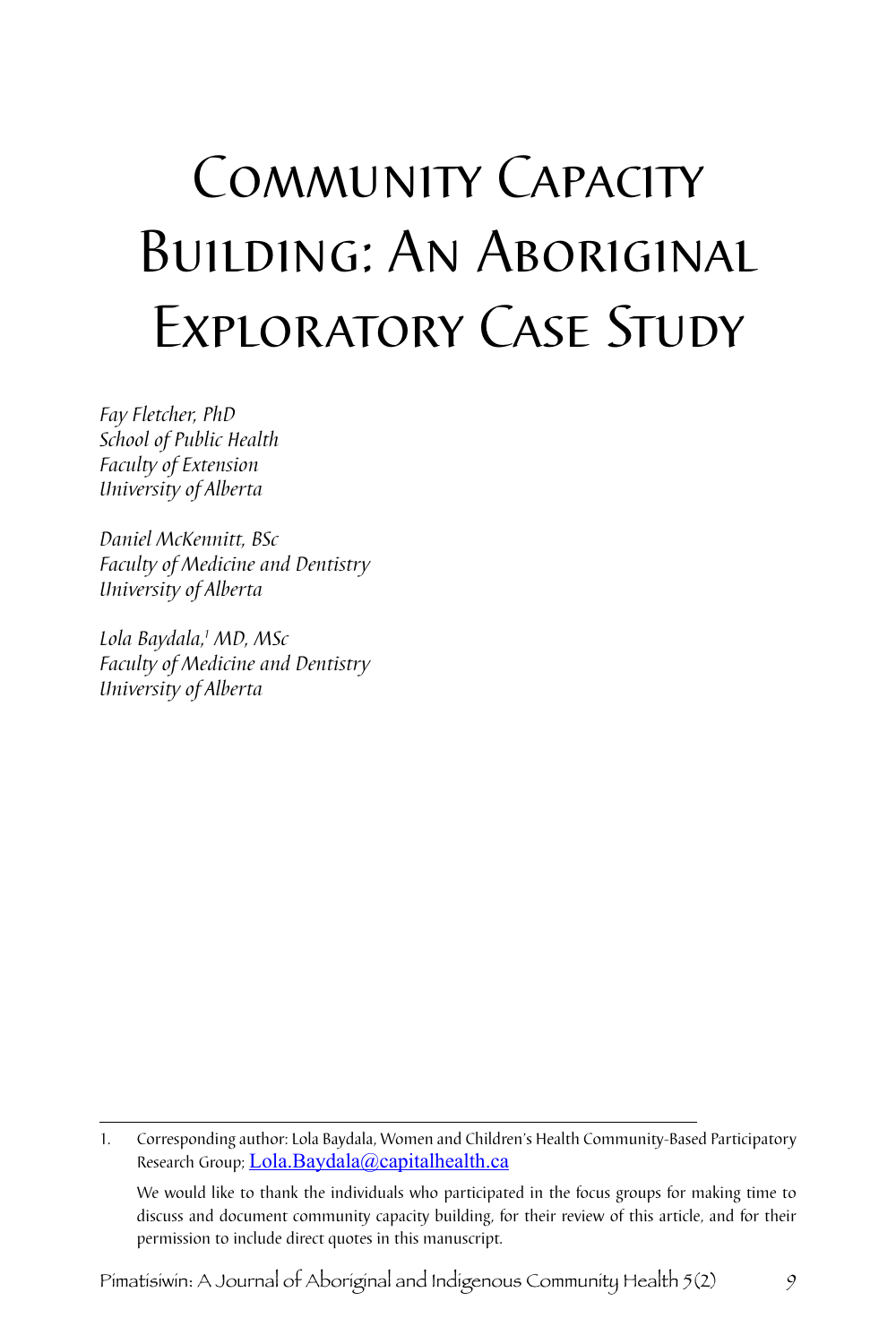# **ABSTRACT**

Aboriginal people often experience poorer health than non-Aboriginal people in Canada because of inequities in socioeconomic circumstances and fewer available health promotion interventions. Community-based participatory research (CBPR) effectively addresses these inequities, providing opportunities for the evaluation and implementation of culturally appropriate prevention programs. In response to the need for measures to document progress and success in CBPR projects, the Public Health Agency of Canada (PHAC, 2005) developed the Community Capacity Building Tool (CCBT). The CCBT documents capacity building in collaborative and community-based research projects. Although recent field tests of the CCBT have been published, its effectiveness in Aboriginal communities and as a longitudinal measure of capacity has not been tested or documented. This research utilizes the CCBT to document the capacity-building achievement of a CBPR project with an Aboriginal community. All nine features on the CCBT showed increased measures of capacity over the study period. Capacity building over the first two years of a First Nations-based participatory research project is documented and challenges in the implementation of the CCBT within a First Nation community are discussed.

## Introduction

Despite the improved health status of Aboriginal<sup>2</sup> people since the beginning of the 20th century, health disparities between Aboriginal and non-Aboriginal people still exist (Health Canada, 2003; Canadian Institute for Health Information [CIHI], 2004). Many interventions and strategies to reverse the trend of poor health amongst Aboriginal people have been implemented, but few of them have had a significantly positive impact (Daniel et al., 1999; Heffernan et al., 2000; Macaulay et al., 1997; Majumdar, Chambers, and Roberts, 2004; Paradis et al., 2005; Potvin et al., 2003; Reading et al., 2005; Tobe et al., 2006). Interventions using community-based participatory research (CBPR) more successfully improved the immediate health measures of Aboriginal people, increased the sustainability of these measures, and built community capacity (Heffernan et al., 1999; Macaulay et al., 1997; Majumdar et al., 2004; Tobe et al., 2006). Interventions involving Aboriginal community members as active collaborative partners produced better results than interventions that involved community members only as consultants. These results were significant for sustainability, capacity building, and positive health outcomes.

<sup>2.</sup> Aboriginal refers to First Nations, Métis, and Inuit peoples of Canada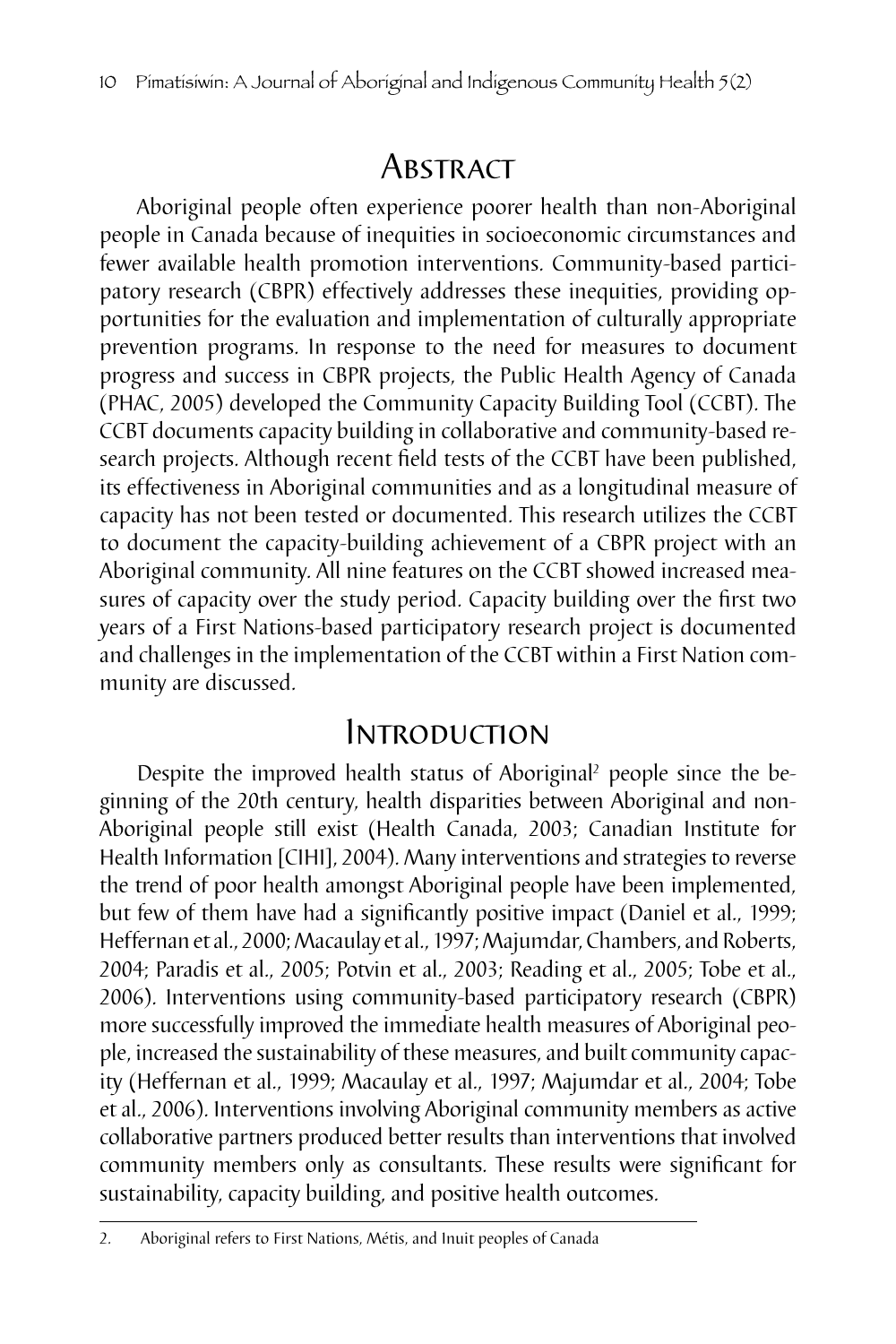Recently published *Guidelines for Research Involving Aboriginal People* (Canadian Institutes of Health research [CIHR], 2007) reflect a growing recognition for CBPR and the associated capacity building of researchers in Aboriginal health. The guidelines state that, "communities must be given the option of a participatory research approach" (p. 19). For many years, Aboriginal communities have had no say in research taking place in their communities but have been expected to rely solely on academic institutions for better health status (CIHR, 2007). Acknowledging that this approach has not decreased the gap between the health status of Aboriginal and non-Aboriginal people, Aboriginal peoples' voices and knowledge systems have been increasingly incorporated into CBPR projects.

CBPR is a collaborative approach to research that equitably involves a diversity of individuals and groups (e.g., academic researchers, health professionals, community members) in all stages of the research process (Israel et al., 1998). All partners share ownership, control, influence, and decision making, and contribute their expertise according to each individual's knowledge and skills (Israel et al., 1998). Community participation is encouraged throughout the research process, creating a shared understanding of the roles and responsibilities of each research team member, research ethics, protocols, and processes. The overall goal of CBPR is to honour the community members' knowledge and understanding of their own strengths and challenges, recognizing their ability to develop research questions that will improve health outcomes and build community capacity (Buchannan, Miller, and Wallerstein, 2007).

Community capacity includes attributes that empower a community to effect social change. It is a proxy measure of community health and an important step towards self-determination, especially in minority and marginalized populations (Smith et al., 2003). Changes in health outcomes may not be measurable for several years after the implementation of a community intervention (Paradis et al., 2005), but growth in community capacity can be documented longitudinally throughout a CBPR project (Smith et al., 2003). Suitable measures of growth in community capacity became available in 2005, when the Public Health Agency of Canada (PHAC) made available, online, a working document of the Community Capacity Building Tool (CCBT) for measuring community capacity building in CBPR projects (http:// www.phac-aspc.gc.ca/canada/regions/ab-nwt/pdf/ccbt\_english.pdf).<sup>3</sup> The develop-

<sup>3.</sup> The most recent version of the Public Health Agency's Community Capacity Building Tool is available at: http://www.phac-aspc.gc.ca/canada/regions/ab-nwt/documents/CCBT\_ English web 000.pdf.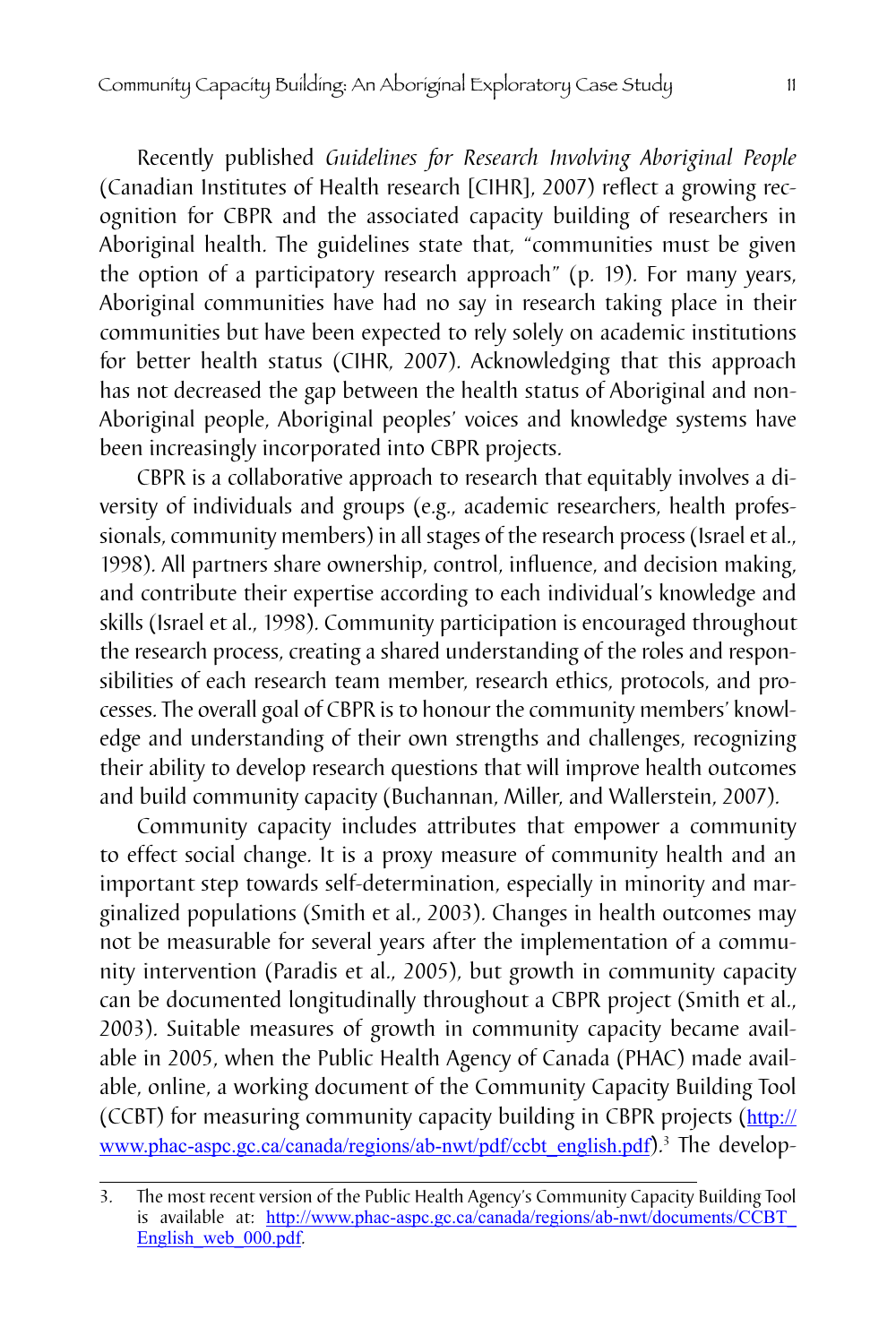ment of the tool included a systematic review of the definition and measurement of community capacity building. Based on this review, the research team identified nine domains (the foundational work for the "features" of the CCBT) and multiple indicators (or key elements of the CCBT). These domains and indicators were reviewed and revised by a national think tank in January 2003, resulting in the draft CCBT with the features and key elements listed in Table 1 (below). The design and subsequent evaluation of the CCBT

| Feature                              | Definition                                                                                                                                                                                                                                                                                                                                                                                                                                                                 | Key Elements                                                                                           |
|--------------------------------------|----------------------------------------------------------------------------------------------------------------------------------------------------------------------------------------------------------------------------------------------------------------------------------------------------------------------------------------------------------------------------------------------------------------------------------------------------------------------------|--------------------------------------------------------------------------------------------------------|
| Participation                        | The active involvement of people in improving their own and their<br>community's health and well-being. Participating in a project means<br>the target population, community members, and other stakehold-<br>ers are involved in project activities, such as making decisions and<br>evaluation.                                                                                                                                                                          | • community<br>organizations<br>• target population<br>overcoming barriers<br>communication<br>methods |
| Leadership                           | Developing and nurturing both formal and informal local leaders<br>during a project. Effective leaders support, direct, deal with conflict,<br>acknowledge and encourage community members' voices, share<br>leadership, and facilitate networks to build on community resources.<br>Leaders bring people with diverse skill sets together and may have<br>both interpersonal and technical skills. Finally, an effective leader has<br>a strategic vision for the future. | • roles and<br>responsibilities<br>reporting guidelines<br>informal leaders                            |
| Community<br>structures              | Smaller or less formal community groups and committees that foster<br>belonging and give the community a chance to express views and<br>exchange information. Examples of community structures include<br>church groups, youth groups, and self-help groups.                                                                                                                                                                                                               | pre-existing links<br>improved community<br>structure<br>new community<br>structures                   |
| External<br>supports                 | Government departments, foundations, and regional health author-<br>ities can link communities and external resources. At the beginning<br>of a project, early external support may nurture community momen-<br>tum.                                                                                                                                                                                                                                                       | project-related<br>information<br>technical expertise<br>financial supports<br>policies                |
| Asking why                           | A community process that uncovers the root cause of community<br>health issues and promotes solutions. The community comes to-<br>gether to critically assess the social, political, and economic influences<br>that result in differing health standards and conditions. Exploration<br>through "asking why" helps refine a project to reflect the commun-<br>ity needs.                                                                                                  | causes<br>target population<br>• solutions                                                             |
| Obtaining<br>resources               | Finding time, money (other than from funding bodies), leadership,<br>volunteers, information and facilities both from inside and outside<br>the community                                                                                                                                                                                                                                                                                                                  | internal resources<br>external resources                                                               |
| Skills.<br>knowledge and<br>learning | Qualities in the project team, the target population, and the com-<br>munity that the project team uses and develops.                                                                                                                                                                                                                                                                                                                                                      | developing skills and<br>knowledge<br>providing learning<br>opportunities                              |
| Linking with<br>others               | Linking a project with individuals and organizations. These project<br>links help the community deal with its issues. Examples include creat-<br>ing partnerships or linking with networks or coalitions.                                                                                                                                                                                                                                                                  | networking<br>providing<br>۰<br>information<br>receiving information<br>community actions              |
| Sense of com-<br>munity              | Community, within the context of a project, is fostered through<br>building trust with others. Community projects can strengthen a<br>sense of community when people come together to work on shared<br>community problems. Collaborations give community members con-<br>fidence to act and courage to feel hopeful about change.                                                                                                                                         | • sense of community                                                                                   |

**Table 1: PHAC – CCBT Features, Definitions and Key Elements**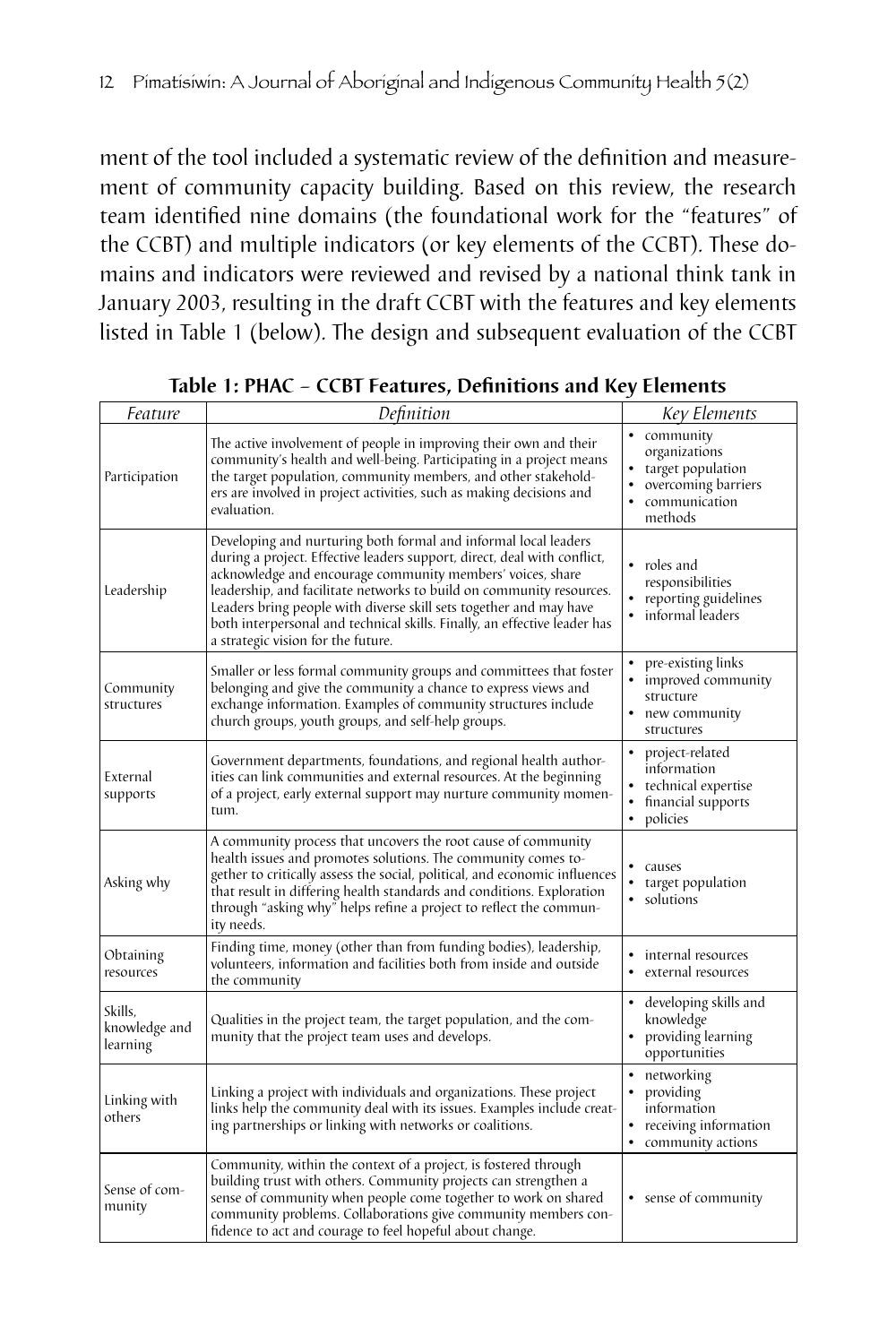is documented in detail by Maclellan-Wright et al. (2007). Our objective was to use the CCBT to document changes in community capacity over a two-year period of a CBPR project that involved Aboriginal community members.

# The Community and the Research

In early 2005, the Alexis Nakota Sioux nation invited researchers from the University of Alberta to collaborate on a project addressing the increasing prevalence of FASD in their community. In keeping with the *Guidelines for Health Research Involving Aboriginal People* (CIHR, 2007) and the principles of CBPR (Israel et al., 2003), a letter from Chief Roderick Alexis, dated December 5, 2005, approved the work on behalf of the community. A working committee was established which included representation from the community and academic researchers from the University of Alberta. The working committee began by reviewing the scientific literature and choosing an evidence-based drug and alcohol prevention program that could be delivered as a part of the school curriculum. Between September 2005 and August 2007, the working committee adapted and piloted the prevention program to ensure that it incorporated the language, visual images, and cultural teachings of the community. Recognizing the need to show the university and funding agencies short-term success in CBPR projects, the research team documented growth in community capacity using the CCBT.

#### **METHODOLOGY**

One full year after the initial establishment of the working committee, the community representatives were asked by academic members to participate in a series of focus groups to document growth in community capacity during the adaptation and pilot of the drug and alcohol prevention program. All five community representatives agreed to participate and signed an informed consent prior to beginning the study. We believed their willingness to be the result of the established trusting relationship between the community representatives and academic members of the working committee, all of whom were committed to improving the health of future generations in this First Nations community.

Focus groups were held on two separate occasions: in October 2006, with reflective data from July 2005, and in July 2007. At least three of the five community members participated in each of the focus groups. The CCBT was used to facilitate and record discussion on community-capacity building amongst the community representatives from the working committee. Final map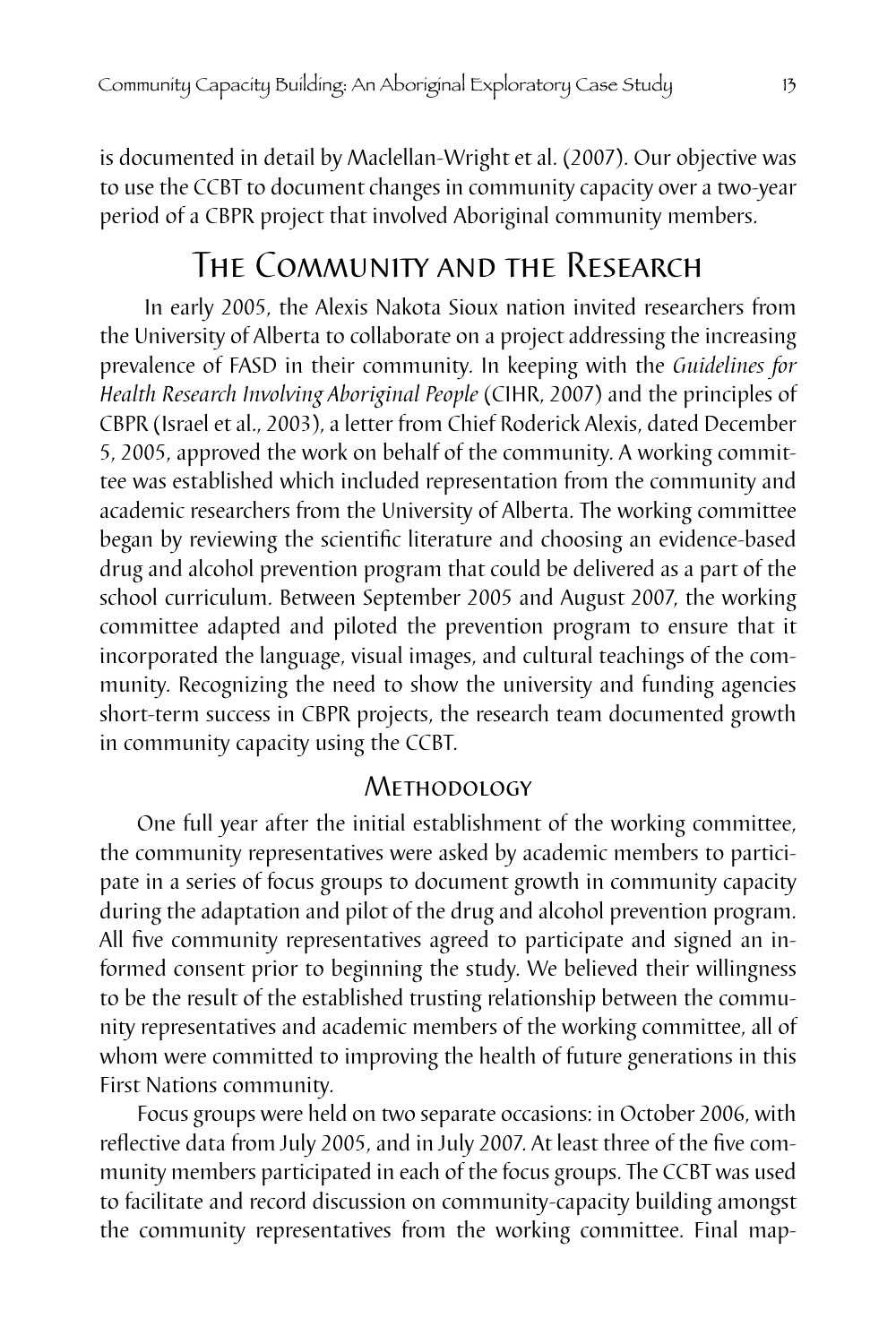ping points ("just started," "on the road," "nearly there," "we're there") were achieved by consensus. The Education, Extension, Augustana Research Ethics Board at the University of Alberta granted ethical approval.

## Data Analysis

Focus groups were transcribed and preliminary analysis was completed through an independent review by three members of the research team. These independent analyses were then collectively reviewed to elicit common themes and interpretations. This process was facilitated with various tools such as charts, matrices, and memos (Miles and Huberman, 1994). Emerging themes within and across years were studied to identify trends, relationships, consistencies, and inconsistencies.

Each of the key elements within each of the nine features was mapped, based on consensus, as "just started," "on the road," "nearly there," or "we're there." Graphs show the percentage of the key elements attained at each mapping point for each year. For example, feature number one, *participation*, has 4 key elements and is mapped on the graph as 50 percent "on the road," which means that consensus among the participants was that 50 percent, or two of the four key elements, had been achieved at that mapping point for that year.

# Results

All nine features of community capacity building measured with the CCBT show increased community capacity over the study period (Figures 1– 9). Consensus results from the focus groups are presented below. Each of the nine features is defined, followed by a graphic representation of the progress made in capacity building and a summary of the participants' responses to the CCBT guiding questions.

#### **PARTICIPATION**

Participation is the active involvement of people in improving their own and their community's health and well-being. Participating in a project means the target population, community members, and other stakeholders are involved in project activities, such as making decisions and evaluation. (PHAC, 2005:3)

In 2005, participation in the CBPR drug and alcohol prevention project was limited to leaders within the health and education departments who could approve and support funding applications as well as human and fiscal resources. The priority in building participation was the establishment of a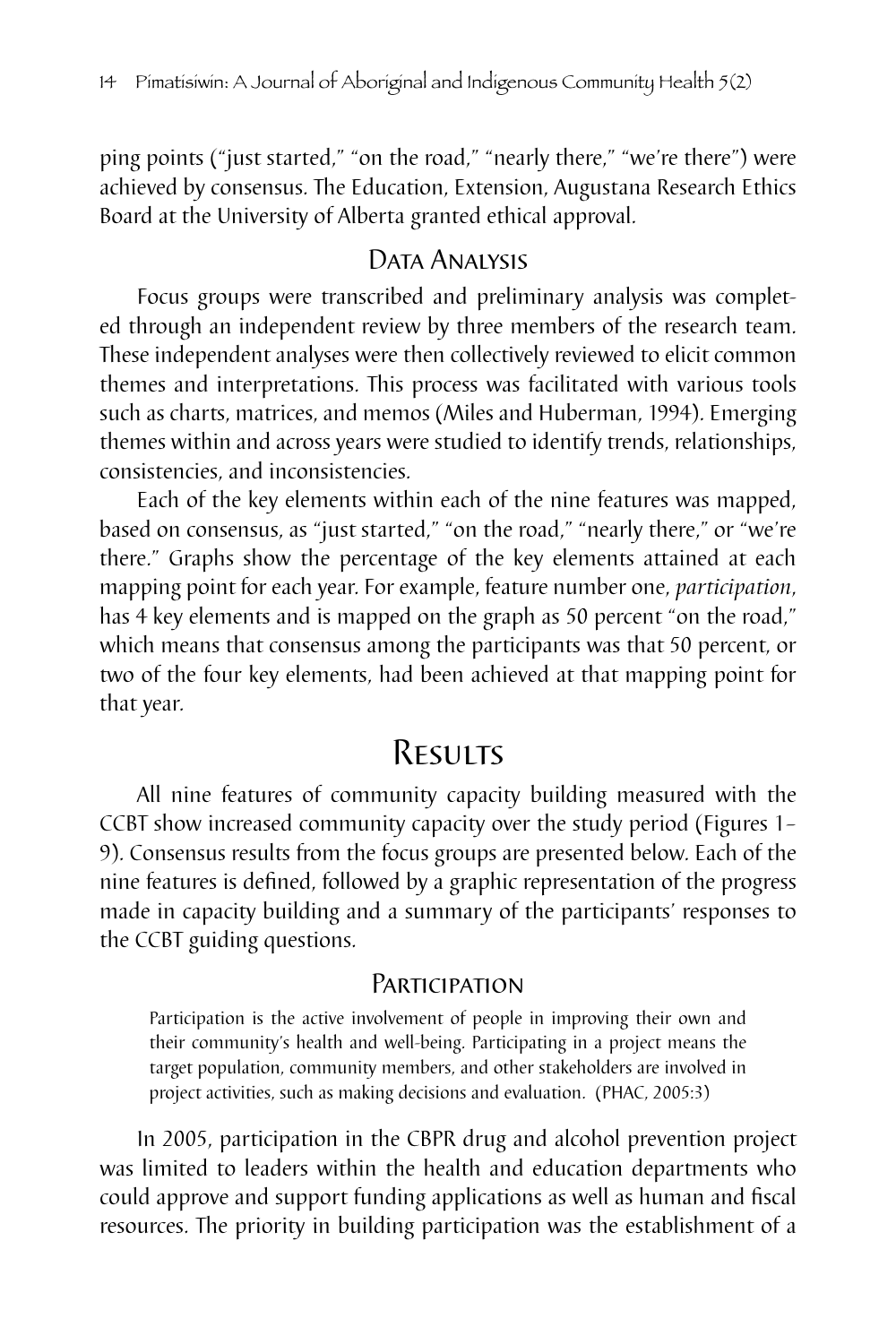



core working committee, meeting regularly, to move aspects of the project forward. "Funding" and "program adaptation" subcommittees were subsequently established. The funding subcommittee consisted primarily of working committee members from the University of Alberta; their task was to identify and secure sources of project funding. The adaptation subcommittee included working committee members from the community; they were responsible for cultural adaptations to the program. Interagency meetings increased awareness of the project within the community, although formal links were not yet established. The working committee recommended making a presentation to formal leaders (chief and council) as a first step in building broader participation within the community.

In 2006, regular meetings of the working committee and its newly formed subcommittees were in progress and timelines for completing the work were identified. Continued and increased participation was sought through a second presentation to chief and council. Communication and information sharing with other community members about the project were improved and, in 2007, all service agencies were aware of the project. One of the team said:

I wanted the social service department, the counseling department, crime prevention: and all of those people  $\ldots$  [to]  $\ldots$  be aware.... It gave the community an opportunity to provide input. It made them understand the process more and that it *was* going to be implemented. (Focus Group)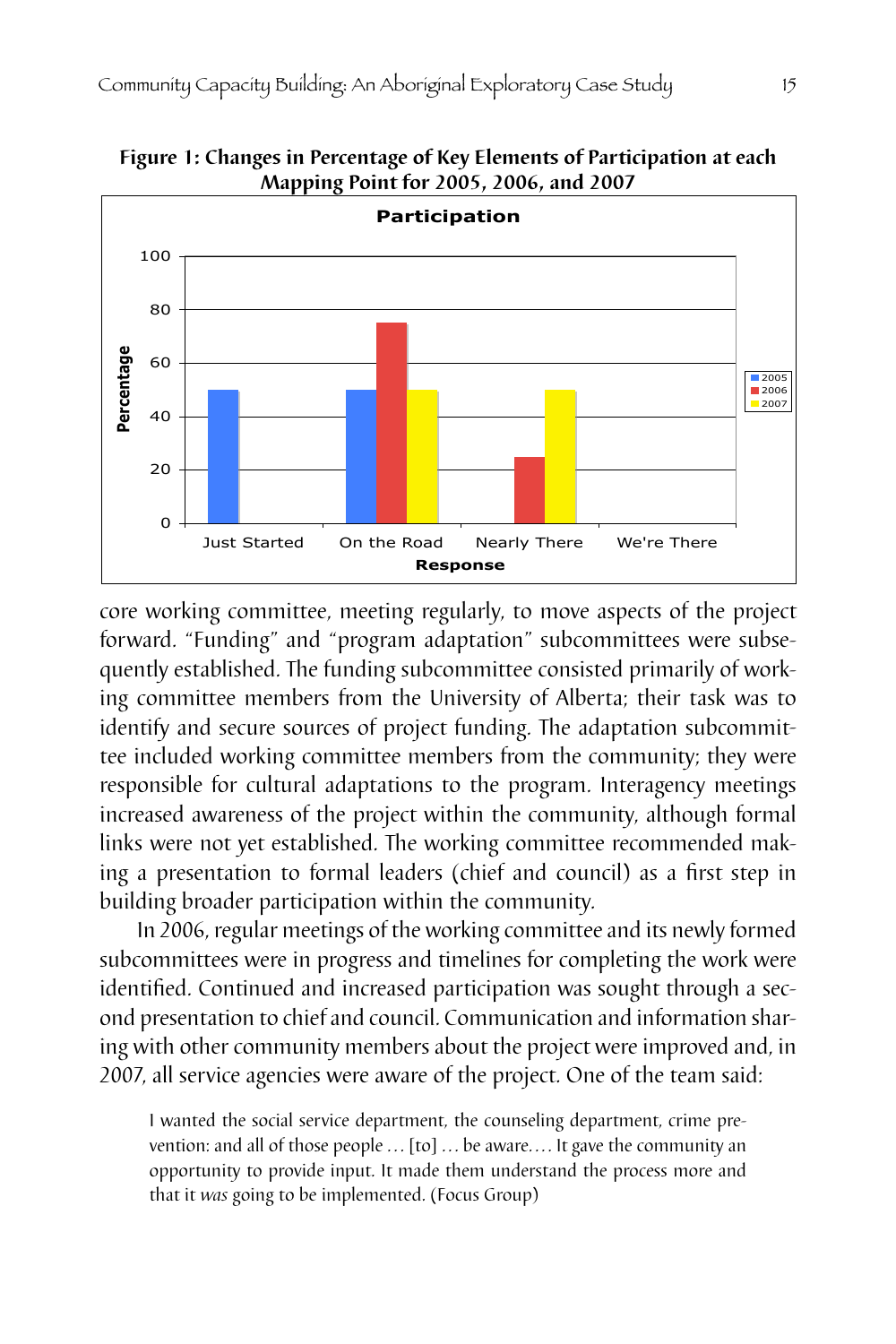By 2007, the majority of the Nation's family clans were represented in a newly developed Elder Advisory Circle. Elder participation evolved beyond initial expectations, leading to unanticipated community benefits including stronger leadership and the fostering of a sense of community. Parents, grandparents, Elders, leaders, school staff, and students worked together toward a common goal. Greater community participation in the project meant that more time was required for community consensus. These extended timelines, although a necessary, at times frustrating, part of the process, as seen below, have provided opportunities to reflect on the quality of the project and, in particular, potential outcomes.

Because of the method we used last year [Elders as consultants only], things *apparently* went smoother and so we *felt* that we were nearly there. And now that we are doing it in, maybe, *the way that it should be done,* it is more frustrating. . . . Now, with so many more people to have input, it becomes, *was,* very frustrating. (Focus Group)

## **LEADERSHIP**

Leadership includes developing and nurturing both formal and informal local leaders during a project. Effective leaders support, direct, deal with conflict, acknowledge and encourage community members' voices, share leadership, and facilitate networks to build on community resources. Leaders bring people with diverse skill sets together and may have both interpersonal and technical skills. Finally, an effective leader has a strategic vision for the future. (PHAC, 2005:3)



**Figure 2: Changes in Percentage of Key Elements of Leadership at each Mapping Point for 2005, 2006, and 2007**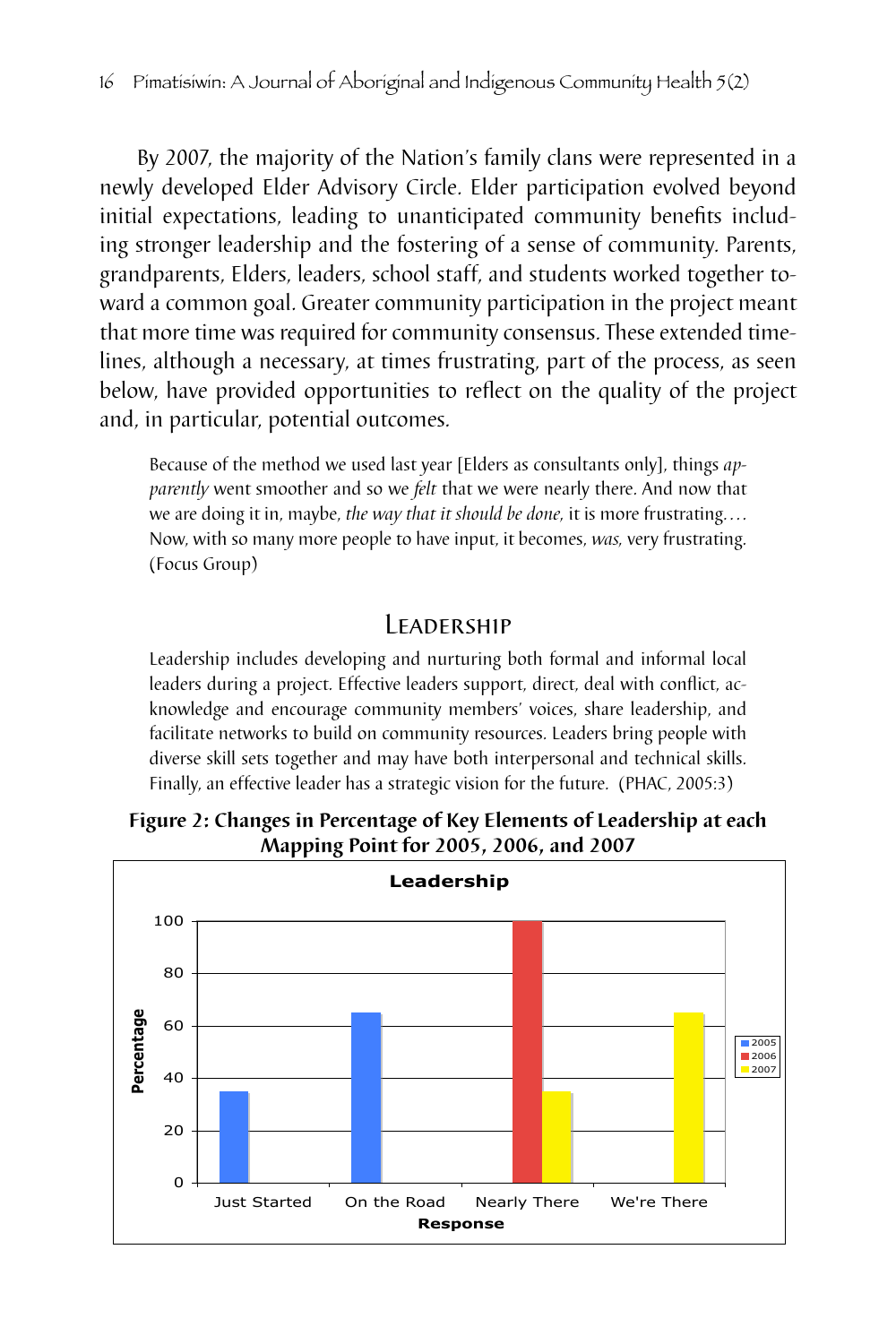The working committee was established in 2005, but lacked specific roles and responsibilities. The need for both was recognized and terms of reference were drafted. At this stage, relationships were being built among participants from the community, the University of Alberta, and the Alberta Mental Health Board. As the project began to evolve, individuals' skills and knowledge were matched with the immediate goals of the working committee, resulting in the leadership development witnessed in 2006 and 2007. Terms of reference and a Band Council Resolution were finalized and informal leaders began to emerge.

By 2007, team members understood their roles and responsibilities. Informal leaders continued to be supported and mentored through public presentations at scientific conferences. This maximized participation, knowledge translation, and increased the profile of the community's skills and capacity. Leadership was summed up well by one study participant:

At the beginning of the project we were not sure who was going to be doing what. But as time has gone on I think we realize we are all leaders in our own right and that makes our team that much stronger. (Focus Group)

## Community Structures

Community structures refer to smaller or less formal community groups and committees that foster belonging and give the community a chance to express views and exchange information. Examples of community structures include church groups, youth groups, and self-help groups. (PHAC, 2005:4)

**Figure 3: Changes in Percentage of Key Elements of Leadership Community Structures at each Mapping Point for 2005, 2006, and 2007**

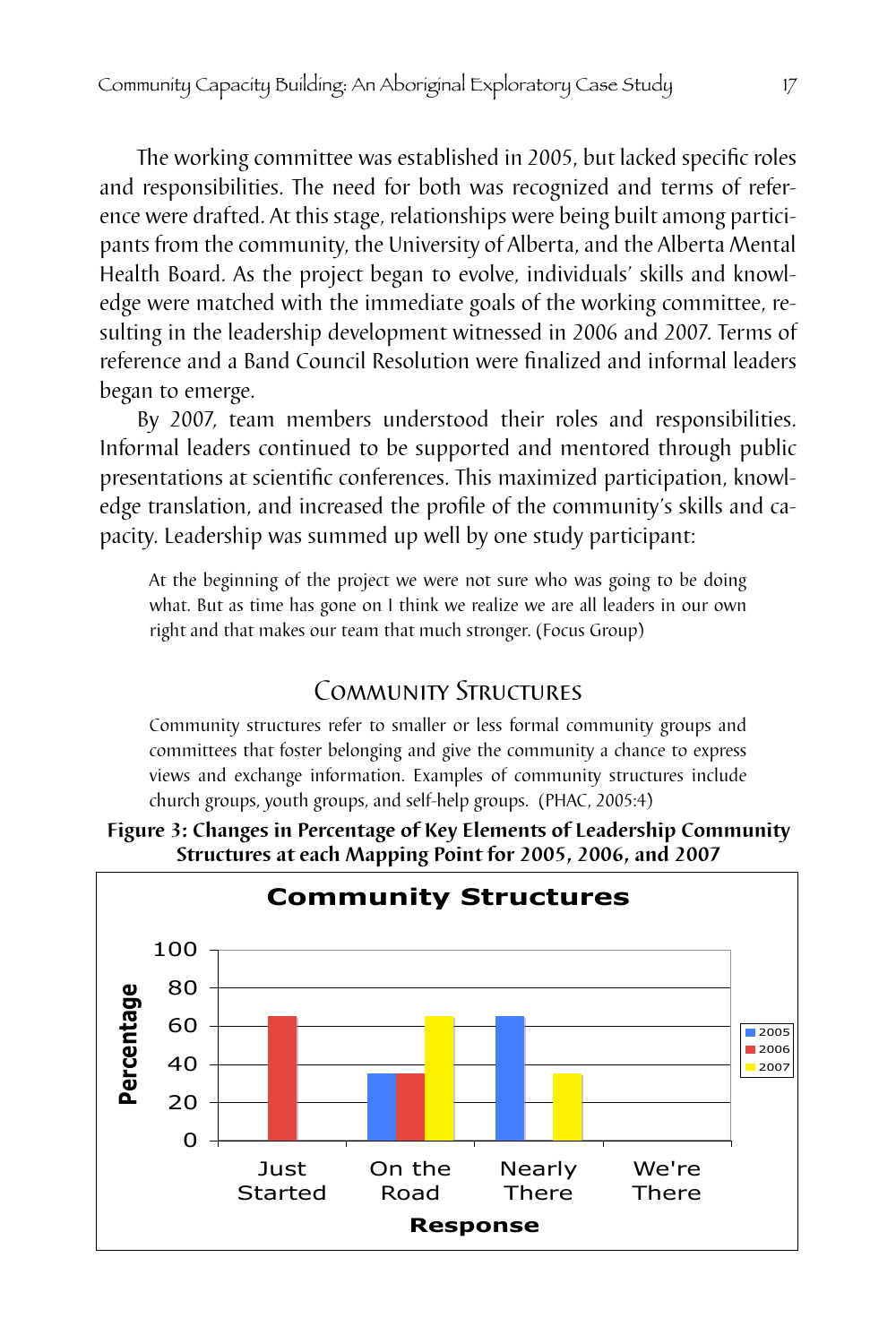In 2005, the health and education departments of the community were strongly partnered and agreed to participate collaboratively as members of a working committee to adapt and deliver the drug and alcohol prevention program, as part of their school health curriculum. By 2006, the need for additional manpower and community expertise was recognized. The Elder Advisory Circle was established, and by 2007 was a permanent community structure that developed as a result of the project. The Elder Advisory Circle is an informal gathering of community Elders who represent all families within the community. Their work has advised, directed, and supported the work of the adaptation subcommittee. While completing the CCBT, one of the community representatives reflected on a previous focus group held with the Elders during the adaptation process:

In the focus groups, the Elders said, this thing is good for us because we didn't get to see each other very often before, we didn't go out and visit as much as we used to, and it is very good for us to get out and to be together and to laugh and to work on something that is important. They had relationships before but it is something that is healthy for them as Elders, they are contributing, they are enjoying themselves most of the time. (Focus Group)

## External Supports: Funding Bodies

External supports [funding bodies] such as government departments, foundations and regional health authorities can link communities and external resources. At the beginning of a project, early external support may nurture community momentum. (PHAC, 2005:5)

In the beginning, community members identified FASD as a serious problem within their community and hoped to establish a drug and alcohol prevention program as part of their school curriculum. Discussions between community members and clinician/researchers who had been providing services to FASD children within the community developed. In the fall of 2005, individuals internal and external to the community began regular meetings to identify potential interventions and enlist a variety of individuals with strengths, skills, and expertise. Because the team was strong, the only external support required at this time was funding. Potential sources of funding had been identified and a grant application had been written and submitted.

The work of the funding and adaptation subcommittees continued to move forward throughout the following year. Funding had been secured for the adaptation phase of the project and was now being sought for the de-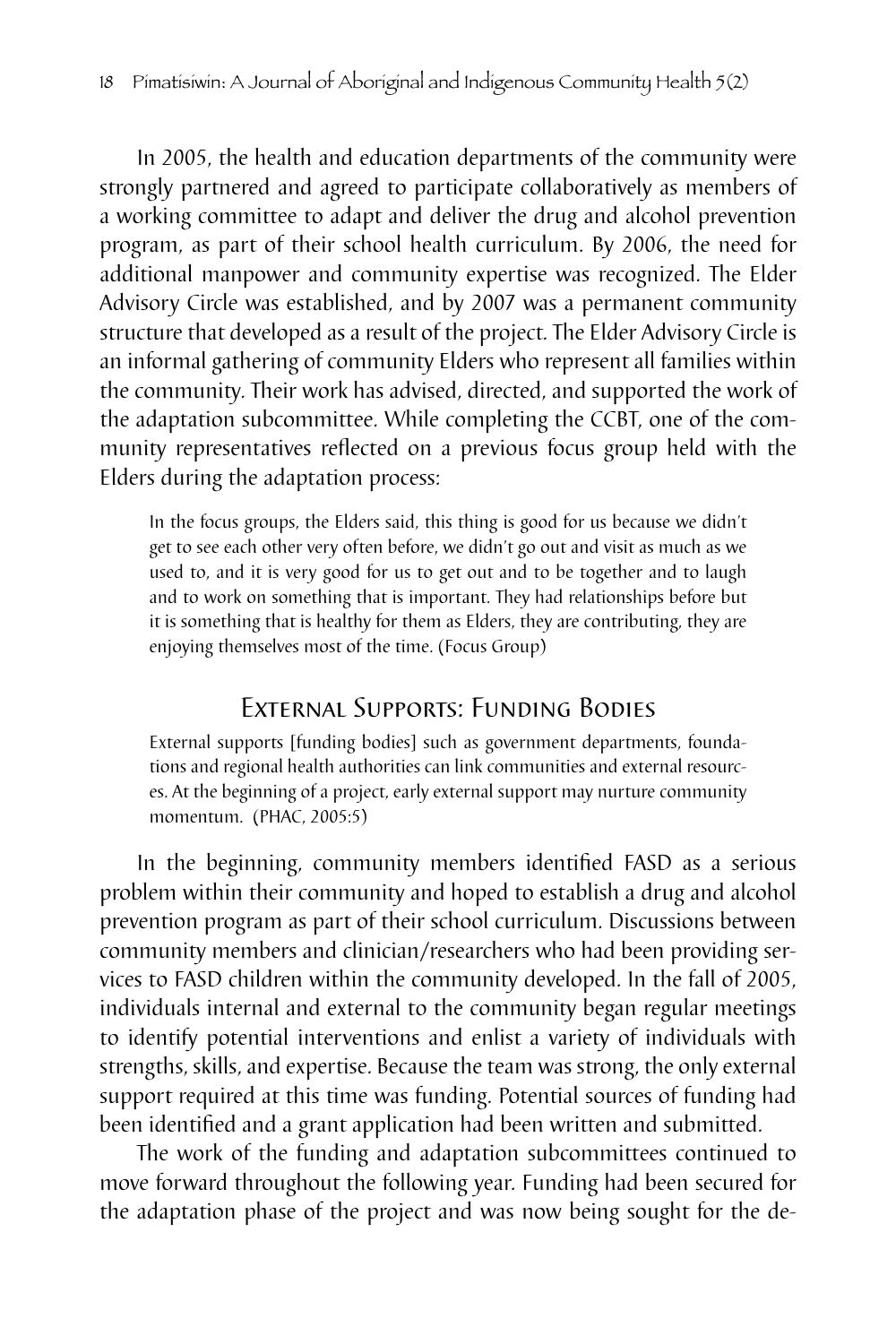

**Figure 4: Changes in Percentage of Key Elements of External Supports: Funding Bodies at each Mapping Point for 2005, 2006, and 2007**

livery and evaluation phases. During this time, the working committee benefited from policies developed in support of research with Aboriginal peoples including those of the Alberta Mental Health Board (2006) and the Canadian Institutes of Health Research (2007).

By 2007, the first level of the adapted program was delivered and evaluated and adaptations to the next two levels of the program were in progress. The funding subcommittee began work on a national grant proposal to incorporate the results from the adaptation and delivery of the first level of the program and fund the project for the next three years. The community's perceptions of access to external funding were mixed. Community members felt heavily drawn upon and were frustrated with the funding subcommittee's uncertainty of securing long-term funding for the project despite a very successful partnership and a prevention program with potential for positive long-term impacts.

## Asking Why

Asking why refers to a community process that uncovers the root cause of community health issues and promotes solutions. The community comes together to critically assess the social, political, and economic influences that result in differing health standards and conditions. Exploration through "asking why" helps refine a project to reflect the community needs. (PHAC, 2005:7)

From the start, high rates of FASD and substance abuse, well-known health issues in the community, were understood as symptoms of residential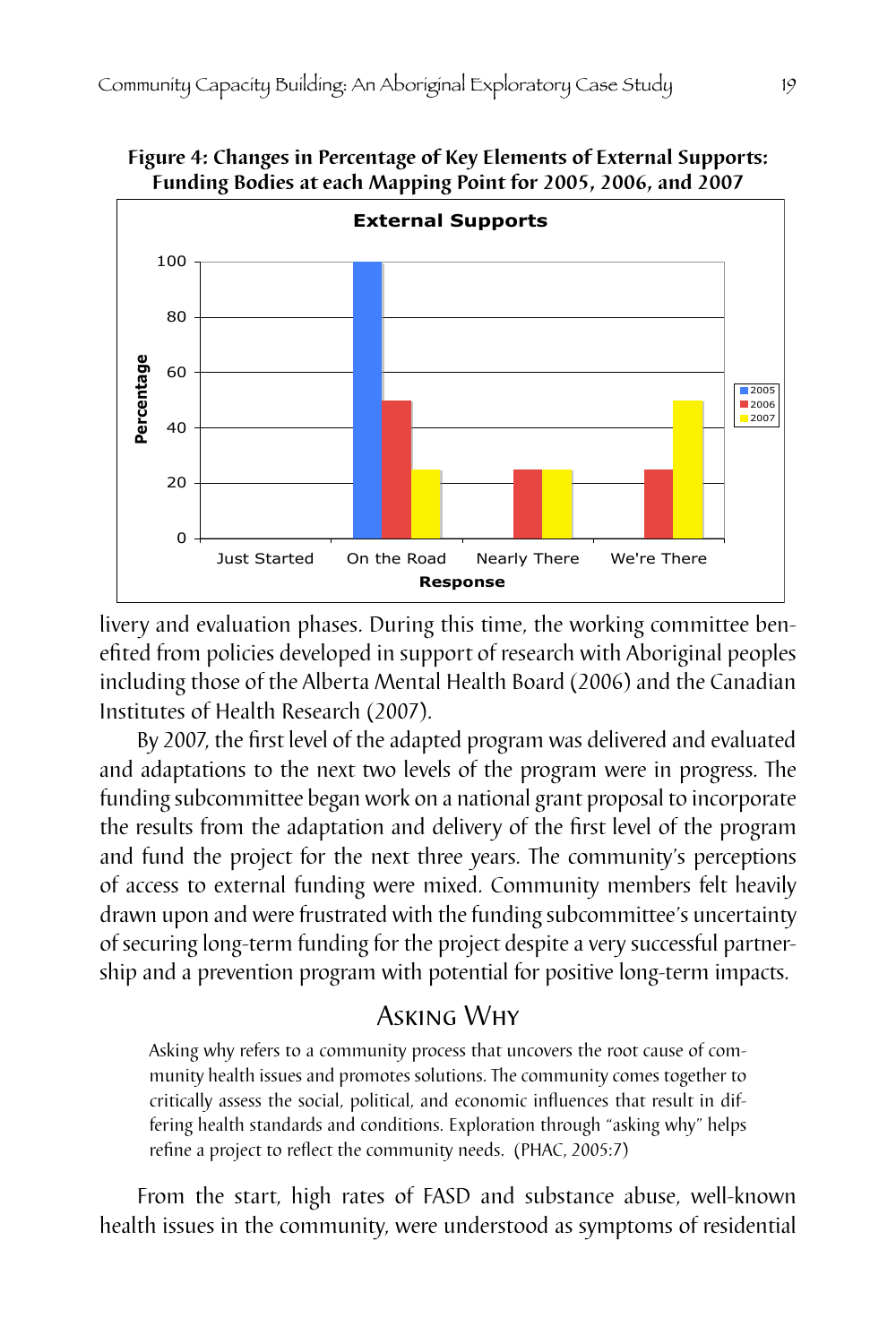

**Figure 5: Changes in Percentage of Key Elements of Asking Why at each Mapping Point for 2005, 2006, and 2007**

schooling and colonization. These problems were acknowledged and discussed openly by the working committee.

When we started the process, even before this funding, we talked about some of the issues we are having at school, all the attendance problems, what the children told us coming from these backgrounds; and then from the parent conference, all the issues that they face because of their parenting skills. Over time, before this project even started, there were the health issues. . . . I think the community is aware of a lot of these things. They are trying to find tools or things to stay strong — this is one of them. (Focus Group)

Mutual respect among members of the working committee encouraged honest and open discussion of community problems and potential solutions. The working committee noted that some of the most difficult discussions, most recently encountered in completing the CCBT for 2007, were only possible because of the safety that had been created within the committee. One of the participants remarked on the optimism growing within the prevention project:

I have been in informal discussions with the chief and council and they really believe this project can be a starting ground for exploring more of the underlying issues such as housing and water that many of our members face. (Focus Group)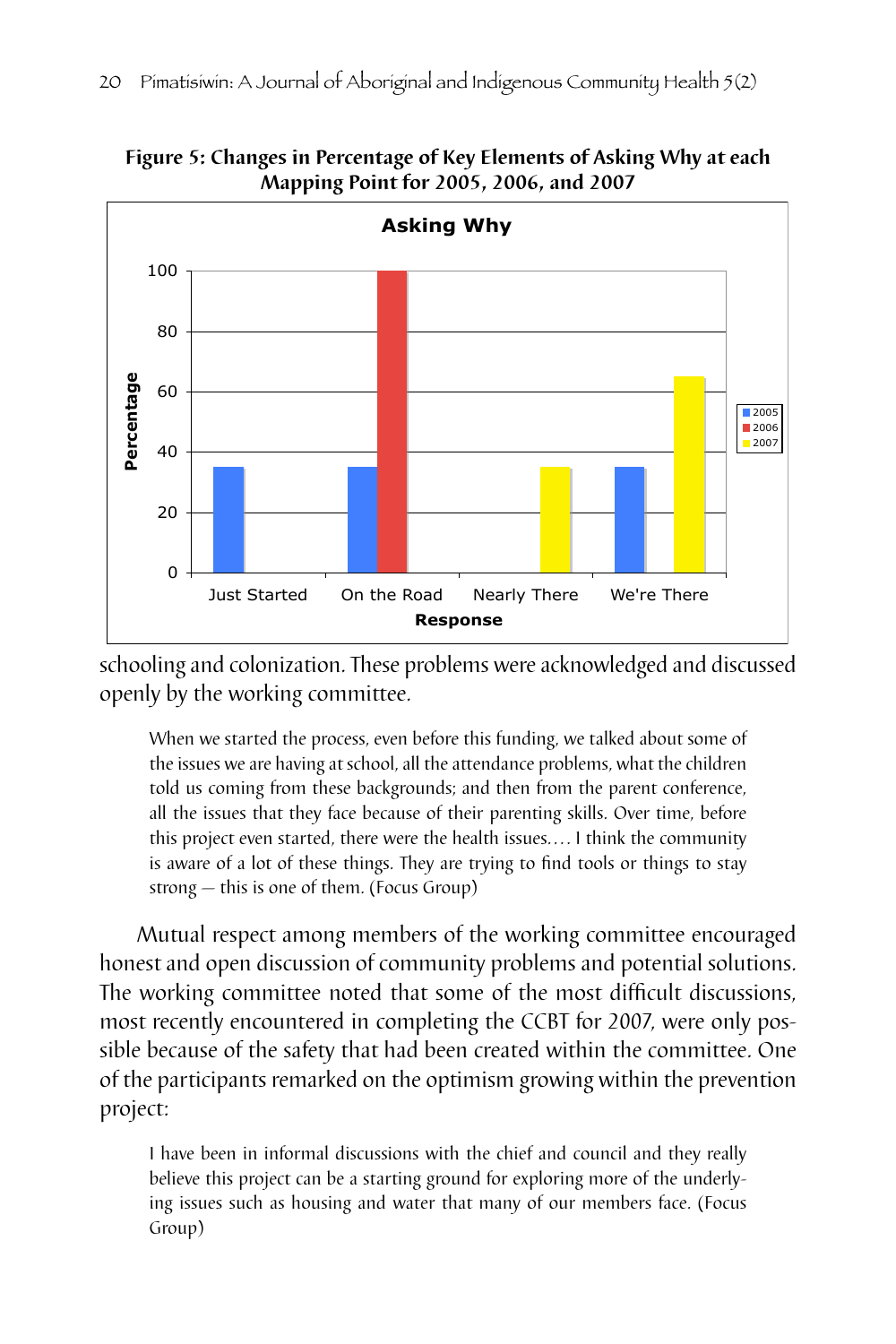Several participants said that the project had broadened their understanding of root causes. Beyond historical impacts and the intergenerational effects of residential schooling, there was an increasing awareness throughout the community of the importance of creating supportive environments within which to make change.

It broadened the awareness of the child. Choices are not the only things that affect the child. The child can make the choice, but other people that make choices around them affect the child. It broadened that for a lot of us, I think. (Focus Group)

In the Elder focus group, they pretty much all agreed that we are focusing on the children, but there is this group of people that we never worked with and that is the people who are 20s and 30s, the parents of the children. We just let them be. Now we need to try to bring these parents in and work with them to give them the same program. That is what they all want to see happen — that we have a program for adults as well. (Focus Group)

## Obtaining Resources

Obtaining resources includes finding time, money (other than from funding bodies), leadership, volunteers, information and facilities both from inside and outside the community. (PHAC, 2005:8)

#### **Figure 6: Changes in Percentage of Key Elements of Obtaining Resources at each Mapping Point for 2005, 2006, and 2007**

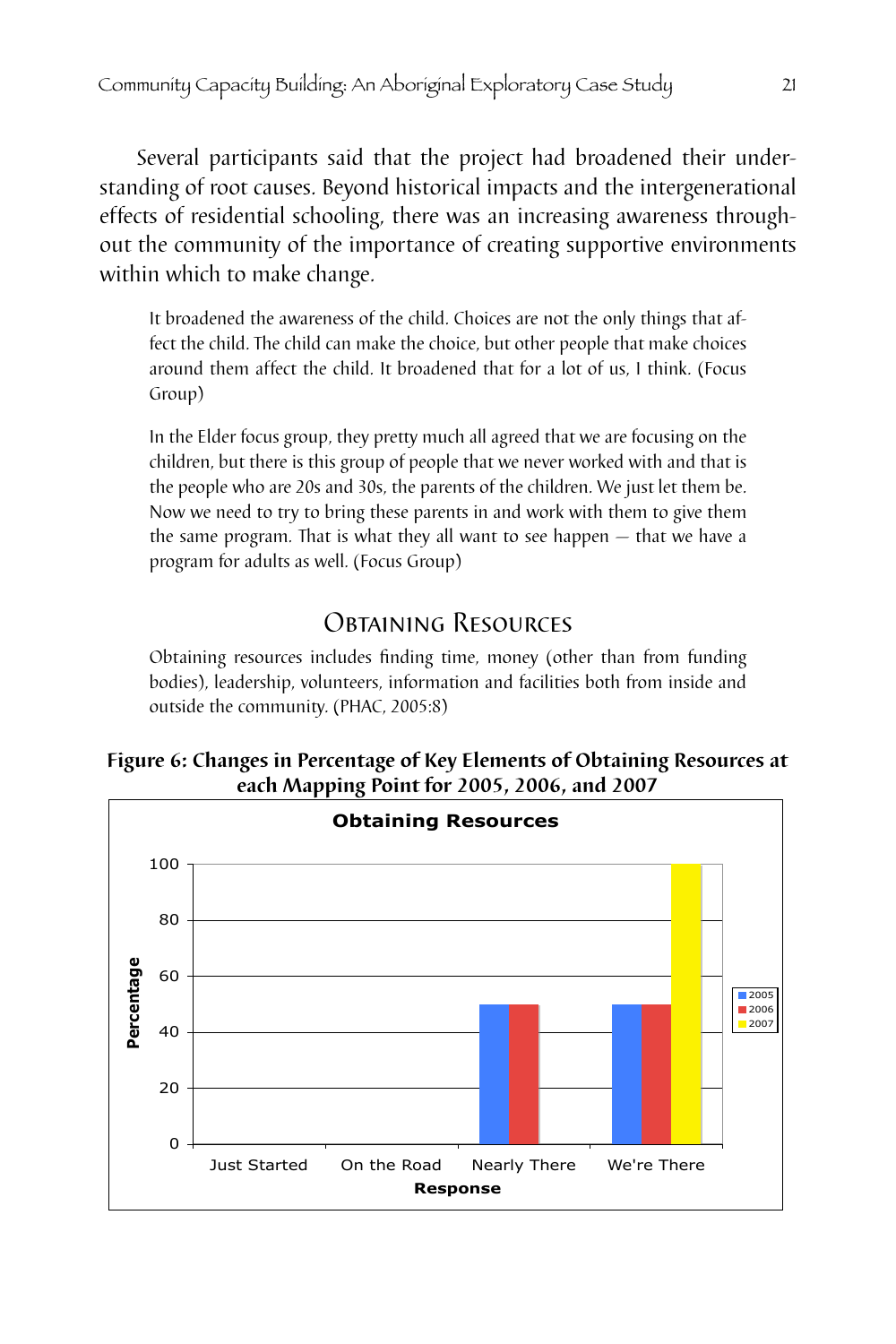The drug and alcohol prevention project was spearheaded by community members with knowledge of community politics and the need for transparency. These community members were instrumental in keeping lines of communication open, and were able to secure human and physical resources to support the project during its initial phases. By 2006, with the project well under way, the working committee was feeling the effects of large demands on a small cohort of people. The time required for adaptations and the stress and conflict created by the community consensus process were difficult to manage. Despite these demands, the working committee continued to move forward, in large part due to the strong support from the Elder Advisory Circle and the working committee's commitment to improving the future of the children in their community. So far, there had been very little utilization of resources external to the existing working committee and the broader community.

Discussions in 2007 reflected both the benefits and drawbacks of success. As a result of the early success in adapting and delivering the prevention program, working committee members, and a greater number of community members, were committed to the future of the program. Higher expectations were set, primarily around the quality of the cultural adaptations that were being made. This success resulted from extraordinary contributions of time and energy by a small percentage of the community, placing multiple demands on a small number of individuals. In the summer of 2007, a summer research student joined the team to alleviate some of these demands. The need for additional internal and external resources was identified and included in subsequent funding proposals.

## Skills, Knowledge, and Learning

Skills, knowledge, and learning are qualities in the project team, the target population, and the community that the project team uses and develops. (PHAC, 2005:9)

Early in the research project, there was little attention to formal capacity-building activities: the focus was on building relationships and identifying strategies to adapt and deliver a drug and alcohol prevention program. This said, there was a lot of informal capacity building as academic and community members of the working committee began to understand the protocols of each other's environments.

In 2006, two key areas of skill development were identified: first, the training required for community members to deliver the drug and alcohol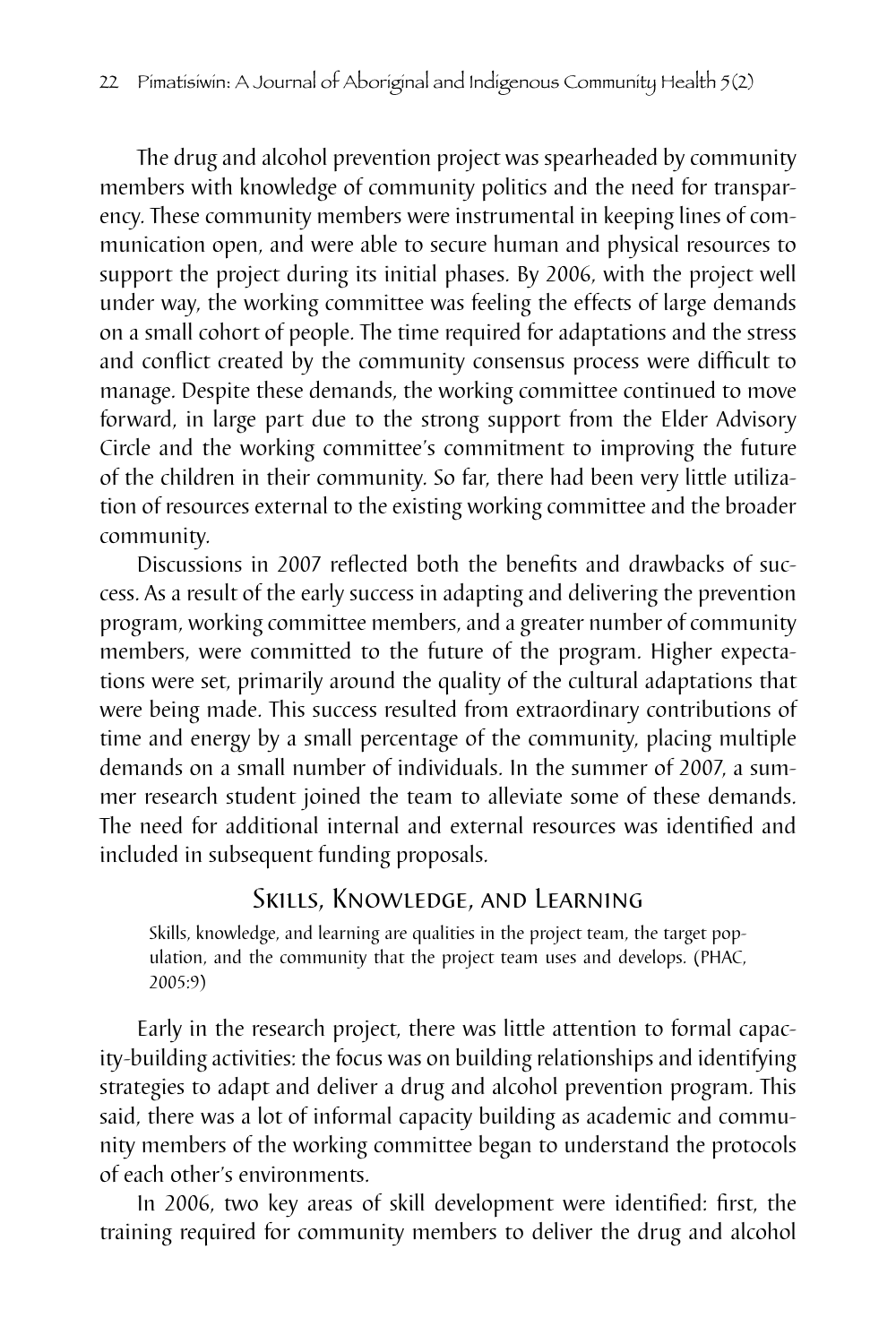

**Figure 7: Change in Percentages of Key Elements of Skills, Knowledge, and** 

prevention program; second, the development or enhancement of skills and resources for community representatives to attend and present at local, national, and international conferences. Again, the capacity of all members of the working committee was being built as they explored, together, the most effective content and style of presentation to translate the work being done.

In 2007, local, national, and international presentations were given by community members. The working committee recognized the opportunity for additional community members to build the necessary skills for similar presentations and have encouraged other community members to present at future meetings. In a discussion of skills, knowledge, and learning, one of the participants shared this reflection:

I am having an opportunity to present; that develops my skills. I also got invited [to another workshop]. I asked if I could participate in the training — who knew? I want to learn about this stuff so someday we can do it ourselves.... Three years ago I would not have believed I would be going to Chicago next week to give a keynote address and have given two presentations to doctors. (Focus Group)

#### Linking with Others

Linking with others refers to linking your project with individuals and organizations. These project links help the community deal with its issues. Examples include creating partnerships or linking with networks or coalitions. (PHAC, 2005:10)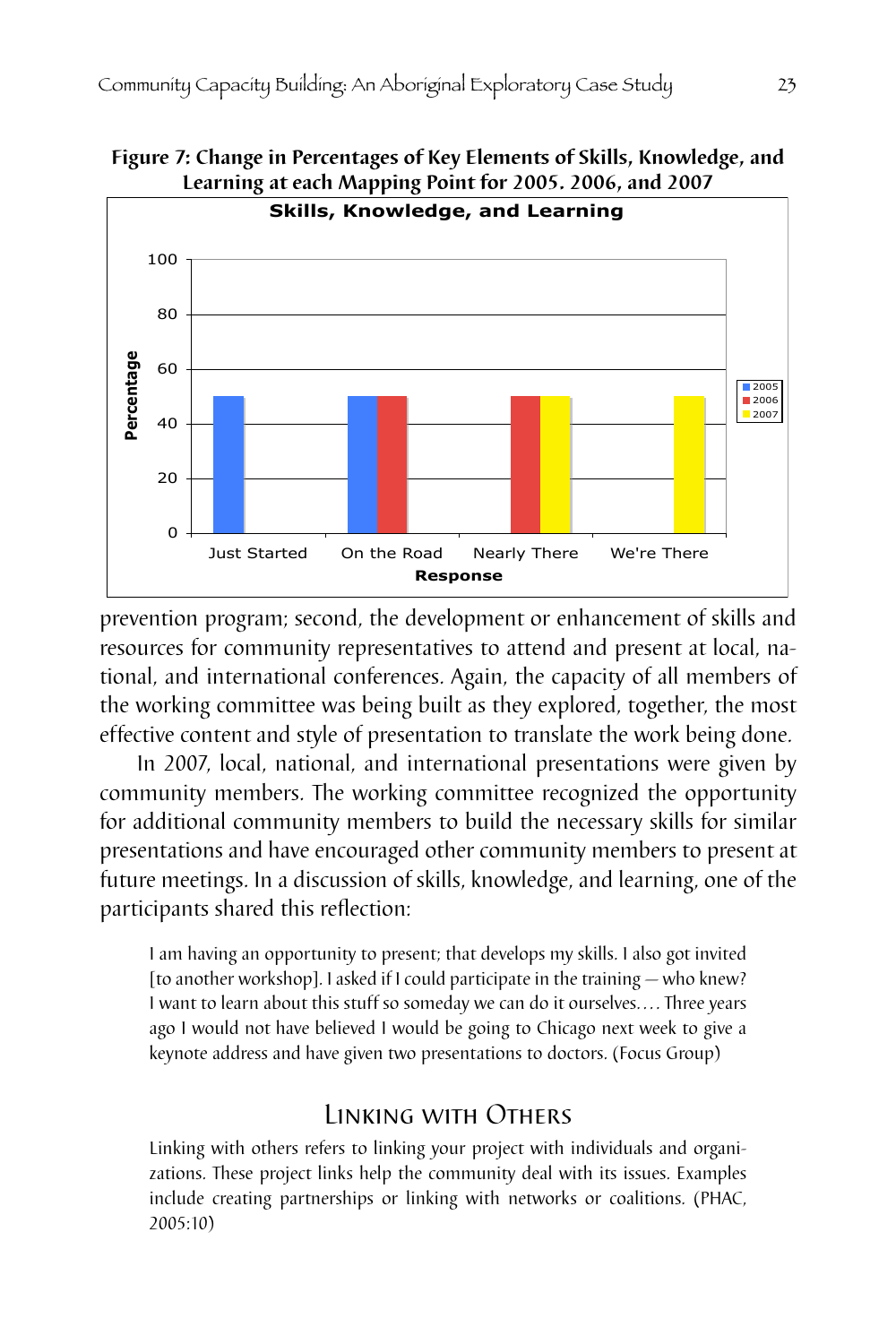

**Figure 8: Changes in Percentage of Key Elements of Linking with Others at each Mapping Point for 2005, 2006, and 2007**

In 2005, the working committee was just beginning to focus on linking with others, receiving information, and taking community action. The key areas of concern were linking with chief and council and securing funds through provincial and national granting agencies.

The next year, 2006, marked a turning point. Approximately twenty community members, as well as the working committee, attended an information session to inform the community about the school-based drug and alcohol prevention program and explain why and how adaptations to the program were being made. This gathering resulted in a broader understanding of the project, strengthened pre-existing links between interagency members, and increased the broader community's awareness of the working committee's commitment to the project.

In 2007, the working committee began to discuss and explore additional opportunities to share information with the community about the progress and future of the drug and alcohol prevention program. Academic and community members of the working committee have remained strong in their commitment to the program and continue to bring diverse skills, expertise, knowledge, and experience to the project.

## Sense of Community

Sense of community, within the context of a project, is fostered through building trust with others. Community projects can strengthen a sense of commu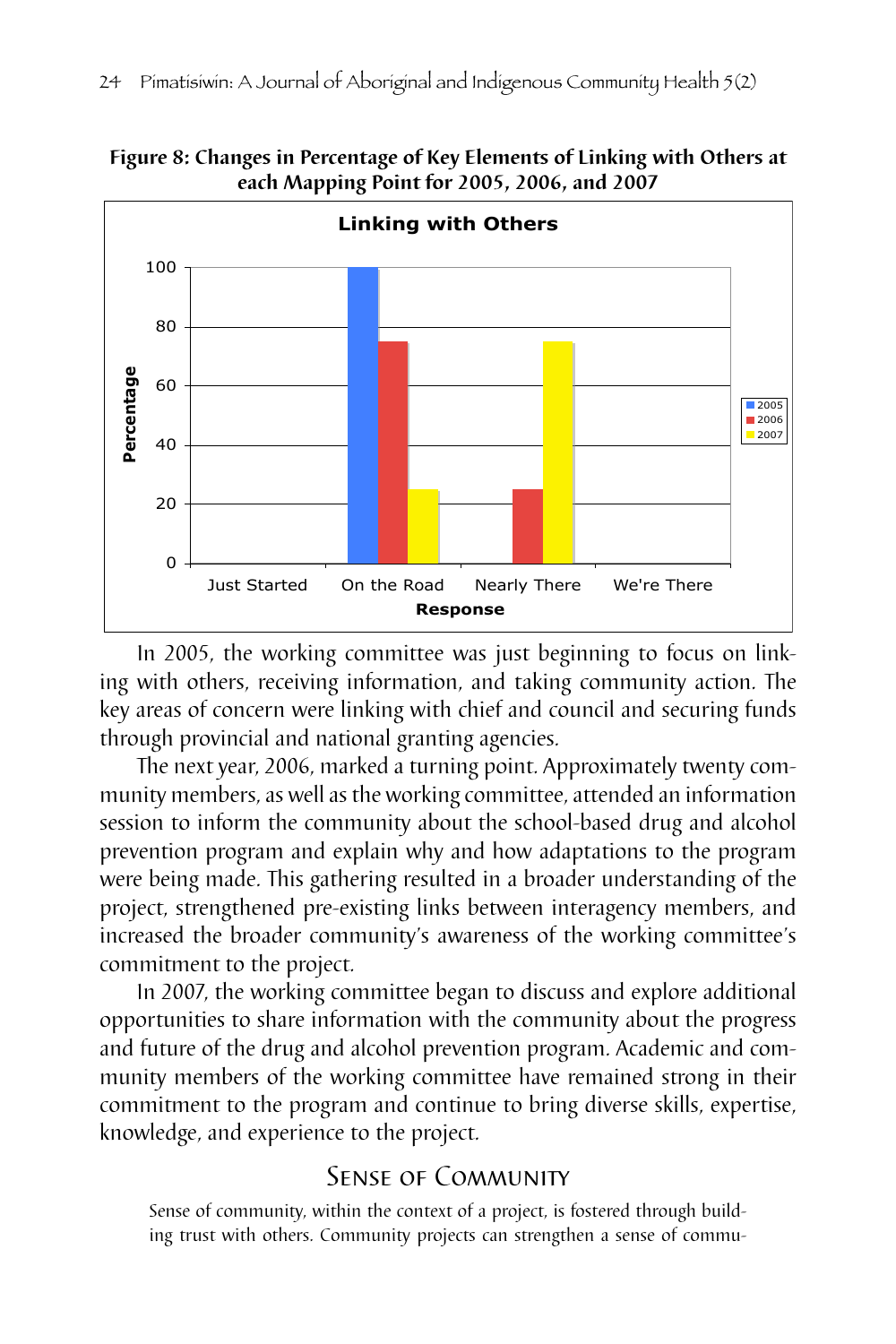nity when people come together to work on shared community problems. Collaborations give community members confidence to act and courage to feel hopeful about change. (PHAC, 2005:12)





The drug and alcohol prevention project began from a strong sense of community and a commitment by community members to address the high prevalence of FASD in their community. Community members and academic researchers from the University of Alberta agreed from the beginning that the community would maintain ownership of the project and that the Elders would be important participants from start to finish, although initially their role in the project was unclear.

In 2006, cultural adaptations to the prevention program began. At first, Elders played a consultative role, providing feedback and recommendations particularly with regard to translation into the Stoney language. However, the working committee felt that the Elders' wisdom and life experiences could be providing more to the project and, in 2006, the role of the Elder Advisory Circle began to evolve. The Elders have expressed great interest in the project and have held regular weekly meetings to advise the work of the adaptations subcommittee.

The community's sense of ownership of the program expanded throughout 2007, primarily as a result of the Elders' increased involvement and commitment to the project. The project has provided opportunities for the Elders to meet, revisit and document their Stoney language, and to have pride in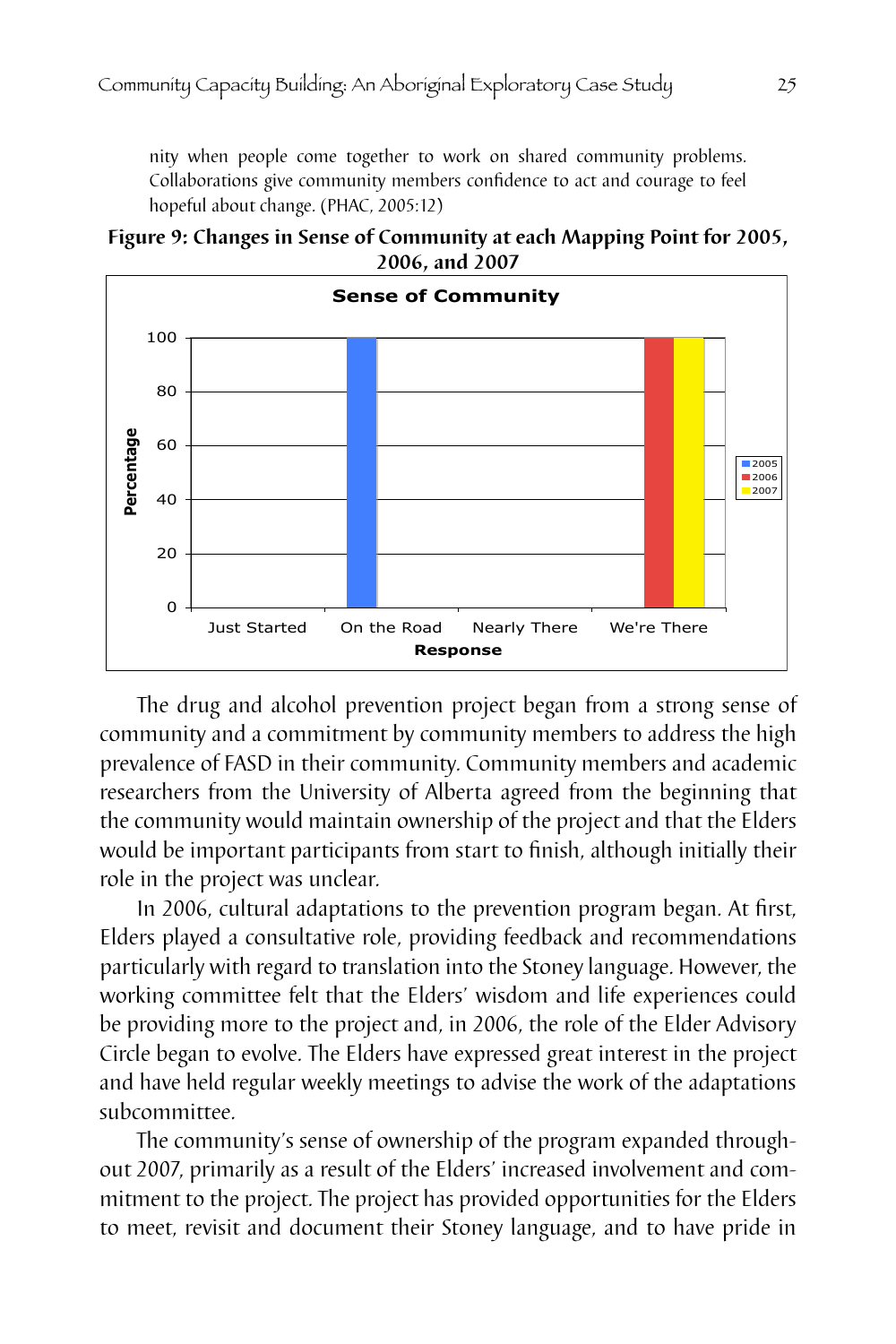their contributions to the community. The language variations in clans represented by the Elders made it difficult to achieve consensus on appropriate adaptations to the prevention program. Confrontations and discussions concerning these differences have sometimes been uncomfortable for everyone involved. However, the trust and sense of hope established throughout the project has allowed members of the working committee, the subcommittees and the Elder Advisory Circle to work together toward common solutions. The initiation of the project by the community and the evolving role of Elders provided a strong sense of community throughout the project.

# **Discussion**

This study is the first of its kind to use the CCBT to measure growth in community capacity over the two-year period of a CBPR project involving a collaborative partnership between academic researchers and Aboriginal community members. It is also one of the few to complete the tool through facilitated discussion. Maclellan-Wright et al. (2007:302), in the first pilot test of the tool, note that "[A]lthough the instrument was considered to be valuable for use in a project group setting, most of the instruments returned for analysis were filled out by only one person." All nine features measured on the CCBT showed increased capacity over the study period. Three of these features, "leadership," "skills, knowledge, and learning," and "sense of community" were especially informative and critical to the success of the project.

Effective leadership promoting participatory decision-making may be the most important characteristic of a community's capacity to promote participation (Minkler and Wallerstein, 2003). A growing understanding of how leadership was perceived and supported by the community contributed significantly to the completion of the working committee goals. Members of the working committee, community members, and Elders assumed and relinquished leadership roles according to their knowledge, skills, areas of expertise, and what they believed they were best able to contribute to the project. For some, it was facilitating consensus on difficult negotiations or decisions that needed to be made; for some, it was understanding the research process; and for some it was understanding and sharing community protocols and ethics. This movement in and out of leadership roles was encouraged and supported by all members of the working committee.

The CCBT measure of skills, knowledge, and learning documented the many ways in which the project has supported and provided opportunities for individuals to discover and develop confidence in their skills and areas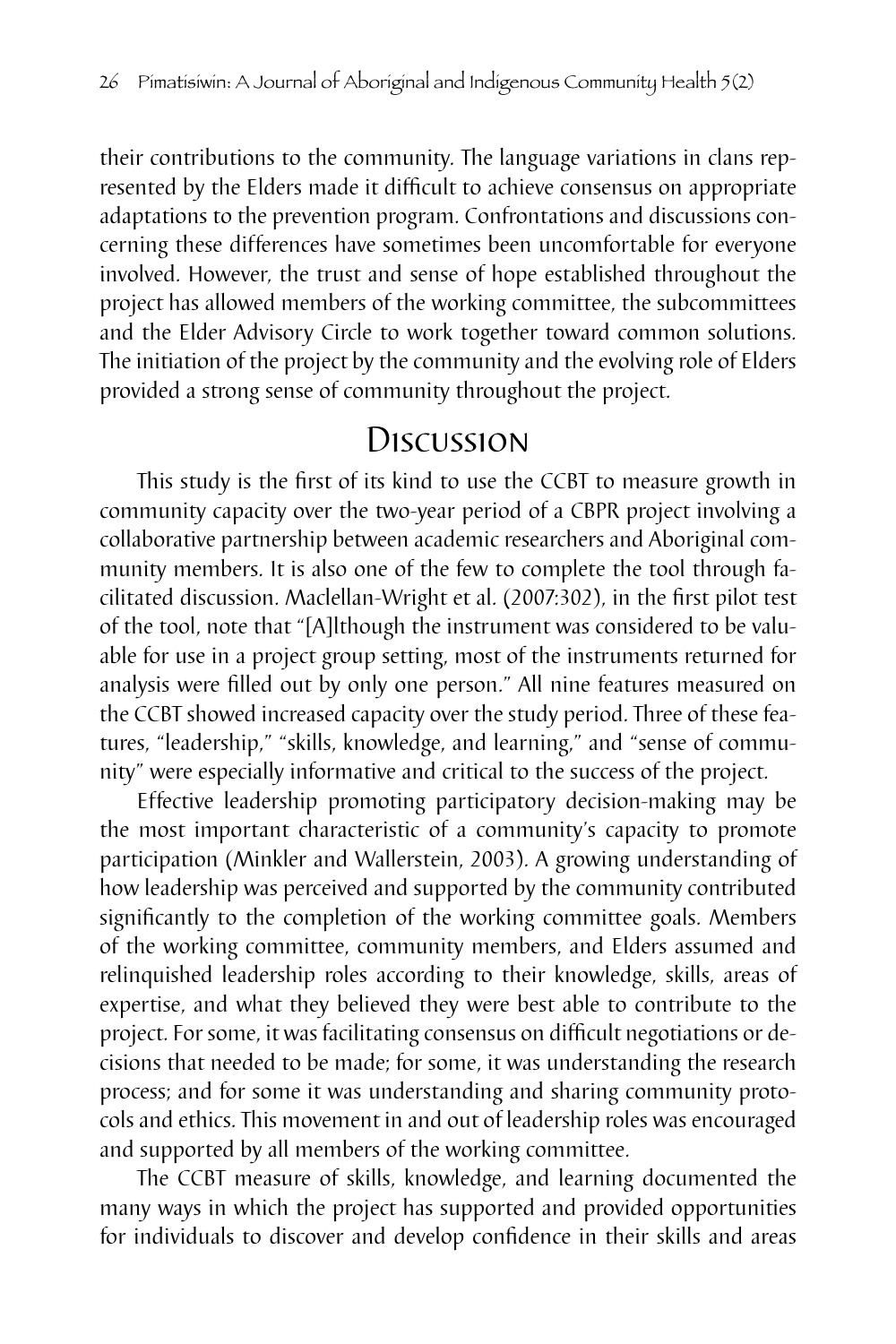of expertise as well as develop new skills and capacities. In many instances, individuals had opportunities to push themselves in ways that contributed to their own self esteem and confidence. For example, as each community member made public presentations, the next community member was successfully mentored through the same process. In doing so, trust was established and opportunities for building capacity in skills, knowledge, and learning emerged.

This study reflects previous work showing that a sense of community is a particularly robust predictor of involvement in neighbourhood and community action (Chavis and Wandersman, 1990). Sense of community was rated very high throughout the two-year study period and contributed to the success of the project. Stalker, Abhyankar, and Iyer (2001) noted that committee effectiveness is especially positive when institutional transparency and accountability, access to information, and participation emerge as important aspects of a community project. Within this study, institutional transparency and accountability, access to information, and participation were areas that improved over the two-year study period.

Despite the overall positive progress in community capacity, the community members and Elders who played a key role in adapting the prevention program often found themselves overwhelmed. Contributing to the prevention project and building their own capacity as community researchers often conflicted with prior commitments and community responsibilities. All members of the working committee and subcommittees were committed to the project and understood its potential for improving the health and well-being of children in the community. The practicalities of everyday responsibilities meant that community capacity building, including attendance at research workshops and scientific presentations and meetings, was often incompatible with everyday community responsibilities.

In retrospect, the working committee underestimated the complexity of the adaptation process. Increased access to external funding would provide better opportunities to hire technical support for the project to alleviate the stress and demands placed on a small number of community members. These needs have been recognized and incorporated into future funding proposals.

Overall, the CCBT was felt to be a good measure of the capacity building in a CBPR project in this community. However, two limitations of the CCBT were noted: the time required to complete the tool and limited opportunities to document the importance of culture as one aspect of community capac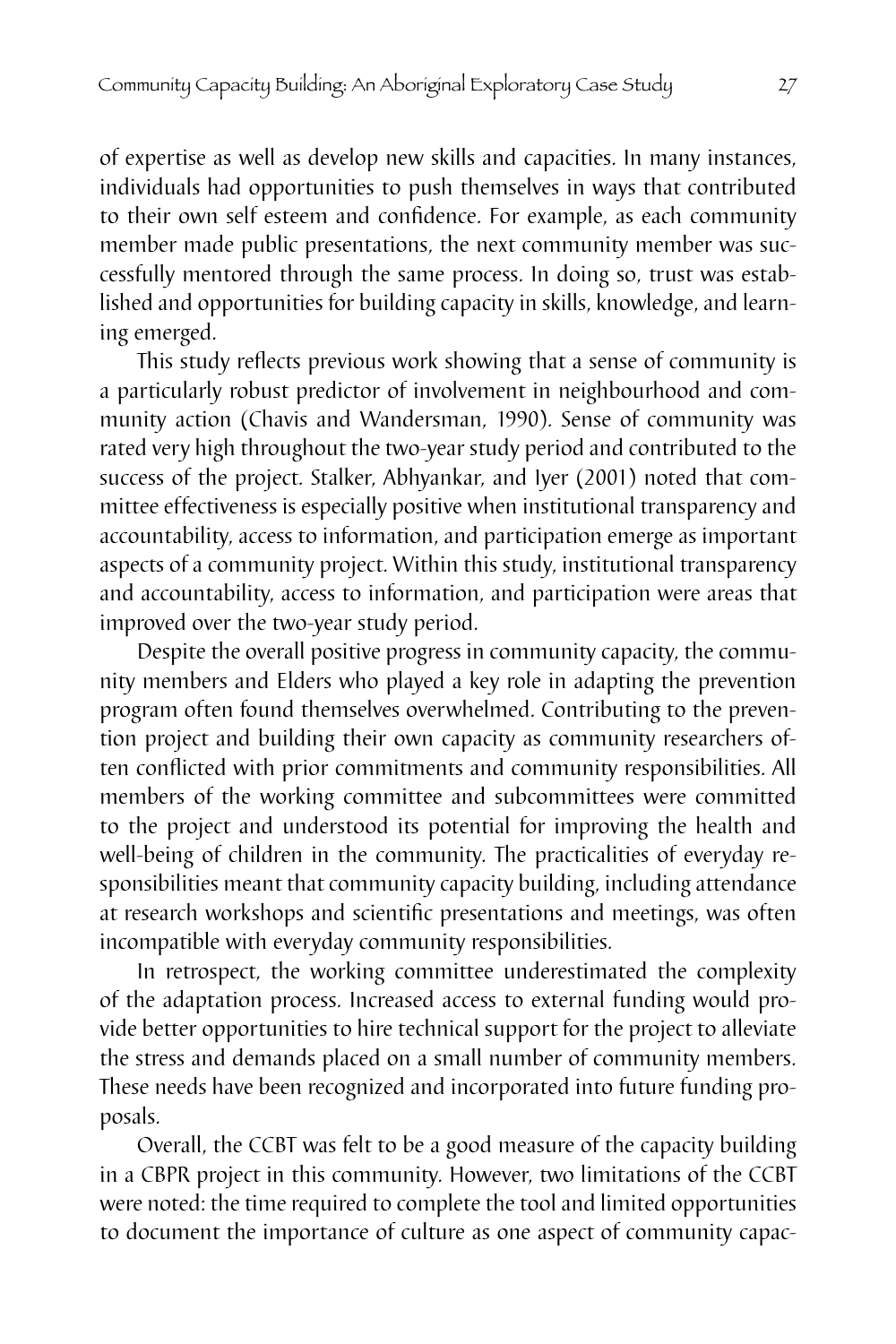ity building. Time demands limited the extent of participation in the CCBT. Although the focus group prompted valuable discussion that would otherwise not have taken place, the need for consensus demanded a significant amount of time from an already overstretched working committee. Maclellan-Wright et al.'s (2007) pilot study participants also indicated that it was difficult to dedicate the time required to complete the tool.

All of the study participants emphasized the role that different components of culture played in helping the working committee achieve their goals. A strong sense of culture — and understanding of one's culture — is an important resource for Aboriginal people when dealing with health issues (Wardman and Quantz, 2005) and may also be an important component of community capacity building. However, the CCBT did not include a feature that documented growth in the community's understanding and sense of culture other than its reference to building a "sense of community." Maclellan-Wright et al. (2007) also noted the need to develop indicators for "sense of community." Aspects of culture, one social determinant of health (http://www. phac-aspc.gc.ca/ph-sp/phdd/determinants/index.html#key\_determinants), could be explored and measured as indicators of the "sense of community" feature.

Finally, two features, external supports and leadership, caused some confusion among study participants. According to the CCBT, access and use of external supports is a positive indicator of capacity building. Expertise beyond the working committee was not sought early in the project, because the needs of the project were being met by the expertise within the working committee. This may have been in part because the working committee was unaware of additional available resources.

The concept of leadership also prompted a fair bit of discussion. First Nations people do not typically self-identify as "leaders" and, as a result, were not comfortable with identifying leadership or their roles in leading the project. Instead, the discussion focused on the flexible role of each individual and the contribution of expertise at the right time. In other words, individuals took the "lead" based on the ability to do what was required to advance the work of the working committee.

# Conclusion

Our study was the first of its kind to field test the CCBT over a two-year period during a CBPR project that involved a collaborative partnership between academic researchers and Aboriginal community members. The CCBT effectively documented positive growth in community capacity in all nine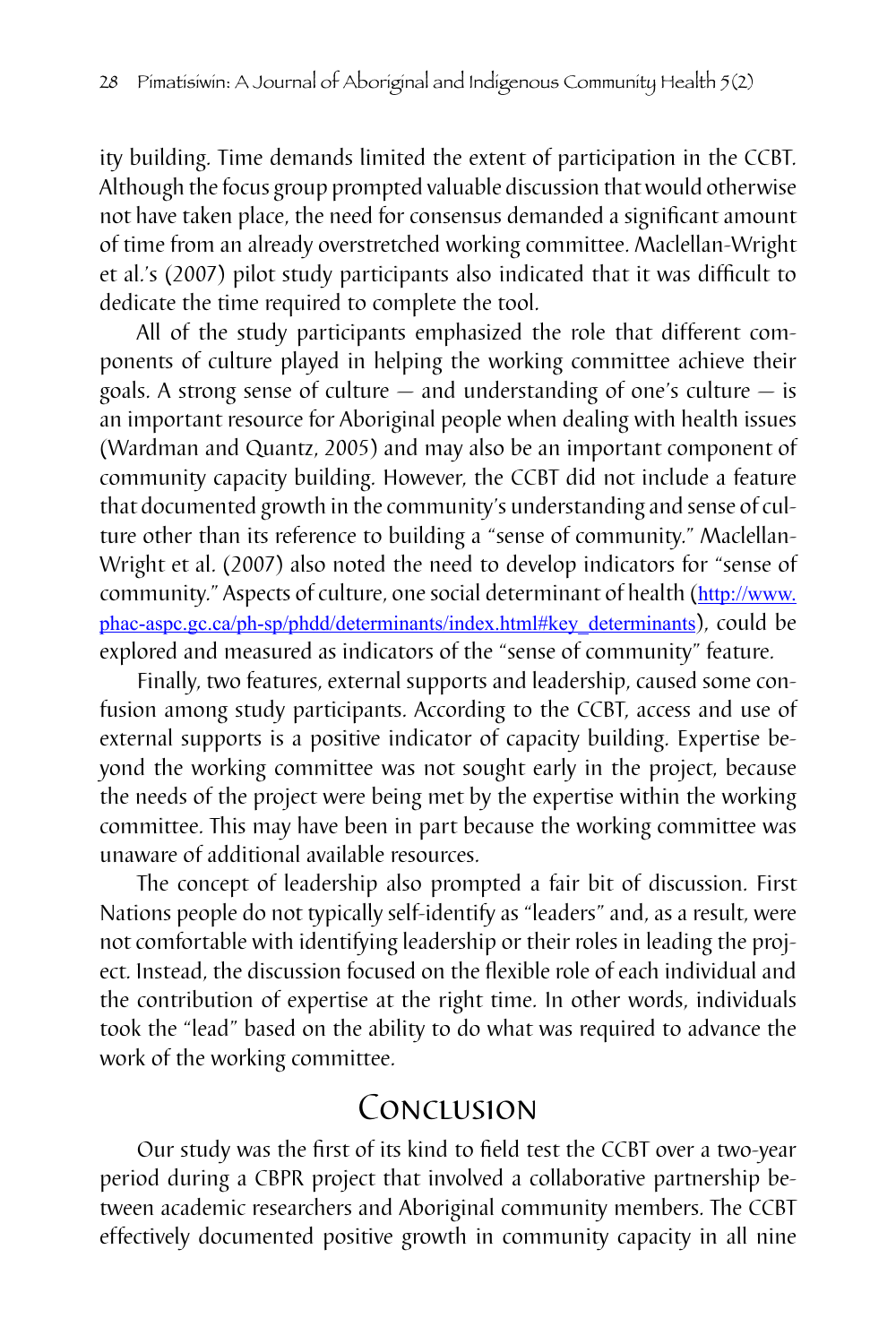features of the research tool. Two gaps were identified in the application of the CCBT in this First Nations context. These included the significant time commitment required to complete the tool and absence of a feature that documented growth in the community's understanding and recognition of culture. Additional research to evaluates the effectiveness of the CCBT in other Aboriginal communities is required.

# **REFERENCES**

Alberta Mental Health Board

2006 *Aboriginal Research Protocols: Healthy Aboriginal People in Health Communities*. Alberta Mental Health Board

Buchannan, D., F. Miller, and N. Wallerstein

2007 "Ethical issues in community-based participatory research: Balancing rigourous research with community participation in community intervention studies." *Progress in Community Health Partnerships: Research, Education and Action*  1(2):153–160.

Canadian Institute for Health Information (CIHI)

2004 *Improving the Health of Canadians – Summary Report*. Ottawa, ON: The Canadian Institute for Health Information.

Canadian Institutes of Health Research (CIHR)

- 2007 *CIHR Guidelines for Health Research Involving Aboriginal Peoples*. Ottawa, ON: The Canadian Institute for Health Research, Division of Ethics.
- Chavis, D. and A. Wandersman
- 1990 "A sense of community in the urban environment: a catalyst for participation and community development." *American Journal of Community Psychology* 18(1):55–81.
- Daniel, M., L.W. Green, S.A. Marion, D. Gamble, C.P. Herbert, C. Hertzman, and S.B. Sheps
- 1999 "Effectiveness of community-directed diabetes prevention and control in a rural Aboriginal population in British Columbia, Canada." *Social Science and Medicine* 48:815–832.

Health Canada

2003 *A Statistical Profile on the Health of First Nations in Canada*. Ottawa, ON: Health Canada, First Nations and Inuit Health Branch, Health Information and Analysis Division.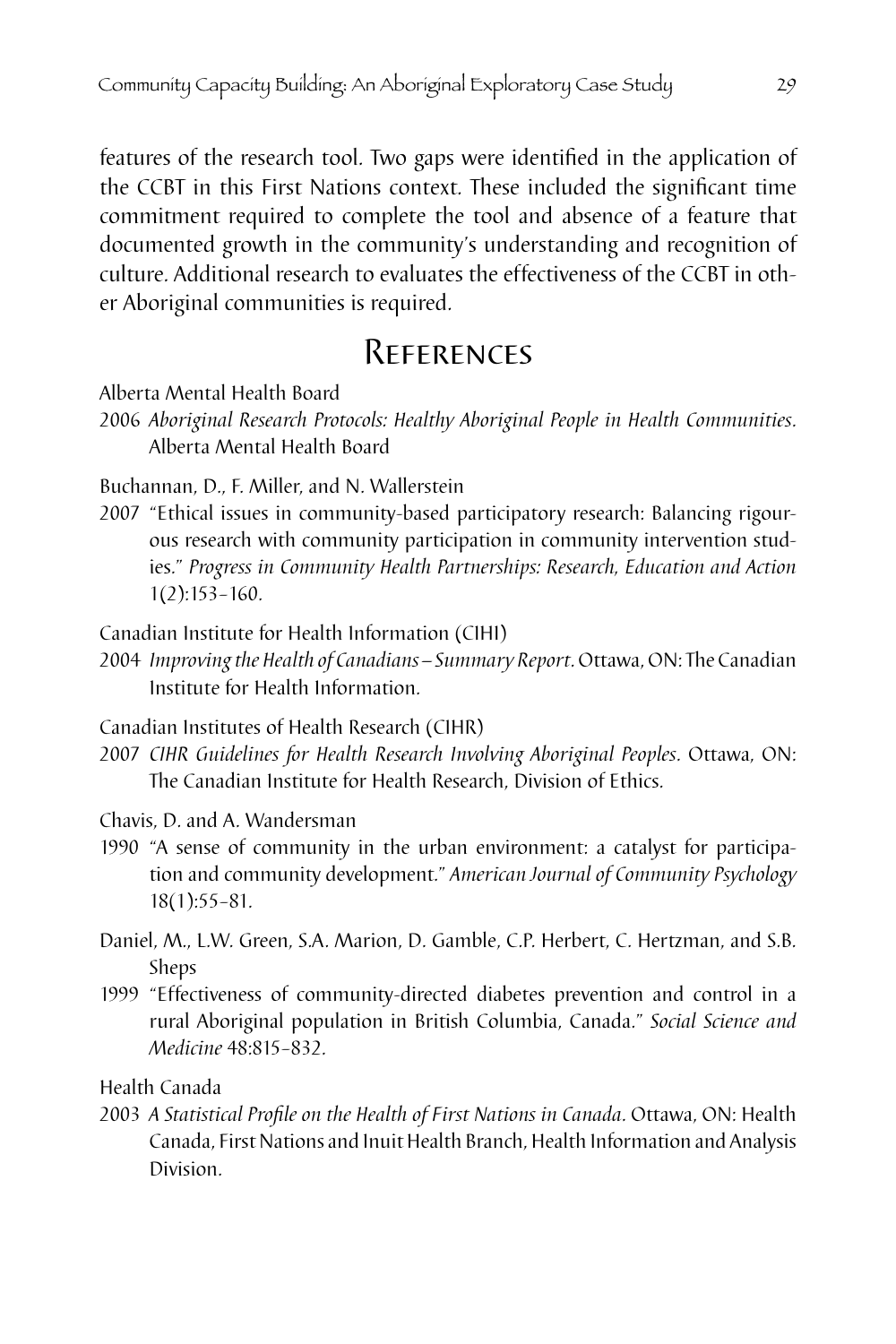- Heffernan, C., C. Herbert, G.D. Grams, S. Grzybowski, M.A. Wilson, B. Calam, and D. Brown
- 1999 *"The Haida Gwaii diabetes project: Planned response activity outcomes." <i>Health and Social Care in the Community* 7(6):379–386.
- Israel, B., A. Schulz, E. Parker, and A. Becker
- 1998 "Review of community-based research: Assessing partnership approaches to improve public health." *Annual Review of Public Health* 19:173–202.

Israel, B., A. Schulz, E. Parker, A. Becker, A. Allen, and J. Guzman

- 2003 "Critical issues in developing and following community-based participatory research principles." In M. Minkler and N. Wallerstein, eds., *Community-Based Participatory Research for Health*. San Francisco, CA: Jossey-Bass Press.
- Macaulay, A.C., G. Paradis, L. Potvin, E.J. Cross, C. Saad-Haddad, A. McComber, S. Desrosiers, R. Kirby, L.T. Montour, D.L. Lamping, N. Leduc, and M. Rivard
- 1997 "The Kahnawake Schools Diabetes Prevention Project: Intervention, evaluation, and baseline results of a diabetes primary prevention program with Native community in Canada." *Preventive Medicine* 26:779–790.
- Maclellan-Wright, M., D. Anderson, S. Barber, H. Smith, B. Cantin, R. Felix, and K. Raine
- 2007 "The development of measures of community capacity for community-based funding programs in Canada." *Health Promotion International* 22(4):299–306.
- Miles, M. and A. Huberman
- 1994 An Expanded Sourcebook: Qualitative Data Analysis. Thousand Oaks, CA: Sage Publications.
- Minkler, M. and N. Wallerstein, eds.
- 2003 *Community Based Participatory Research for Health*. San Francisco, CA: Jossey-Bass Press.
- Paradis, G., L. Lévesque, A.C, Macaulay, M. Cargo, A. McComber, R. Kirby, O. Receveur, N. Kishchuk, and L. Potvin
- 2005 "Impact of a diabetes prevention program on body size, physical activity, and diet Among Kanien'keha:ka (Mohawk) children 6 to 11 years old: 8-year results from the Kahnawake Schools Diabetes Prevention Project." *Pediatrics*  115(2):333–339.

Potvin, L., M. Cargo, A. McComber, T. Delormier, and A. Macaulay

2003 "Implementing participatory intervention and research in communities: Lessons from the Kahnawake Schools Diabetes Prevention Project." *Social Science and Medicine* 56:1295–1305.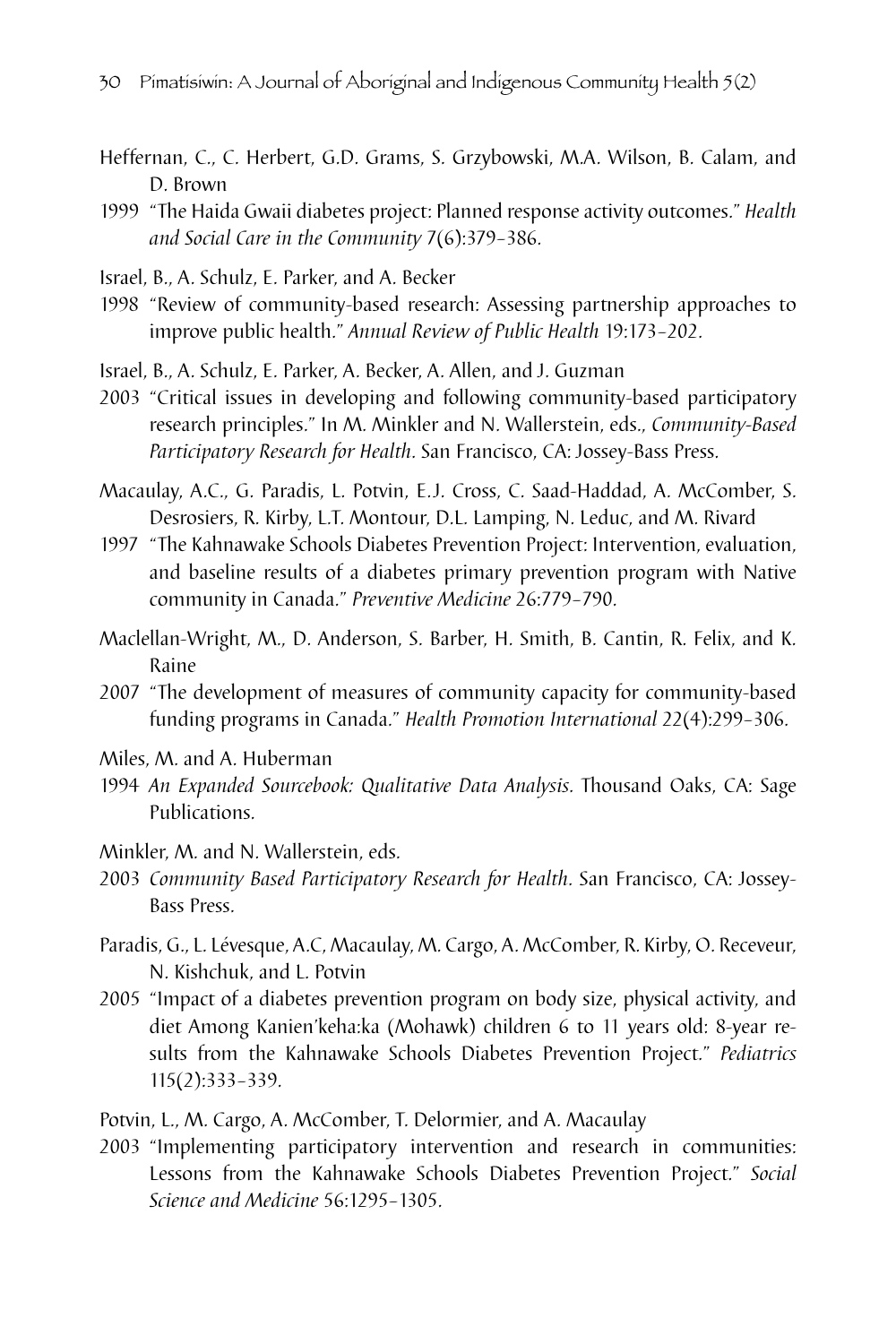Public Health Agency of Canada (PHAC)

2005 *Community Capacity Building Tool*. Working Document, September 2005. Retrieved October 22, 2007 from http://www.phac-aspc.gc.ca/canada/regions/ ab-nwt/pdf/ccbt\_english.pdf.

Reading, J., A. Ritchie, J. Victor, and E. Wilson

2005 "Implementing empowering health promotion programmes for Aboriginal youth in two distinct communities in British Columbia, Canada." *Promotion and Education* 12(2*)*:62–65.

Smith, N., L. Baugh Littlejohns, and D. Roy

2003 Measuring Community Capacity: State of the Field Review and Recommendations *for Future Research.* Health Policy Research Program Project no. 6795-15- 1001/1440001, Final Report Alberta: David Thompson Health Region, Red Deer.

Stalker, L., G. Abhyankar, and P. Iyer

2001 *Why some Village Water and Sanitation Committees are Better than Others: A Study of Karnataka and Uttar Pradesh (India)*. New Delhi: Water and Sanitation Program — South Asia, 1–12.

Tobe, S., G. Pylypchuk, J. Wentworth, A. Kiss, J. Szalai, N. Perkins, et al.

2006 "Effect of nurse-directed hypertension treatment among First Nations people with existing hypertension and diabetes mellitus: The Diabetes Risk Evaluation and Microalbuminuria (DREAM 3) randomized controlled trial." *Canadian Medical Association Journal* 174(9):1267–1271.

Wardman, D. and M. Quantz

2005 "An exploratory study of binge drinking in the Aboriginal population." *Journal of the National Center of American Indian and Alaska Native Mental Health Research* 12(1):49–61.